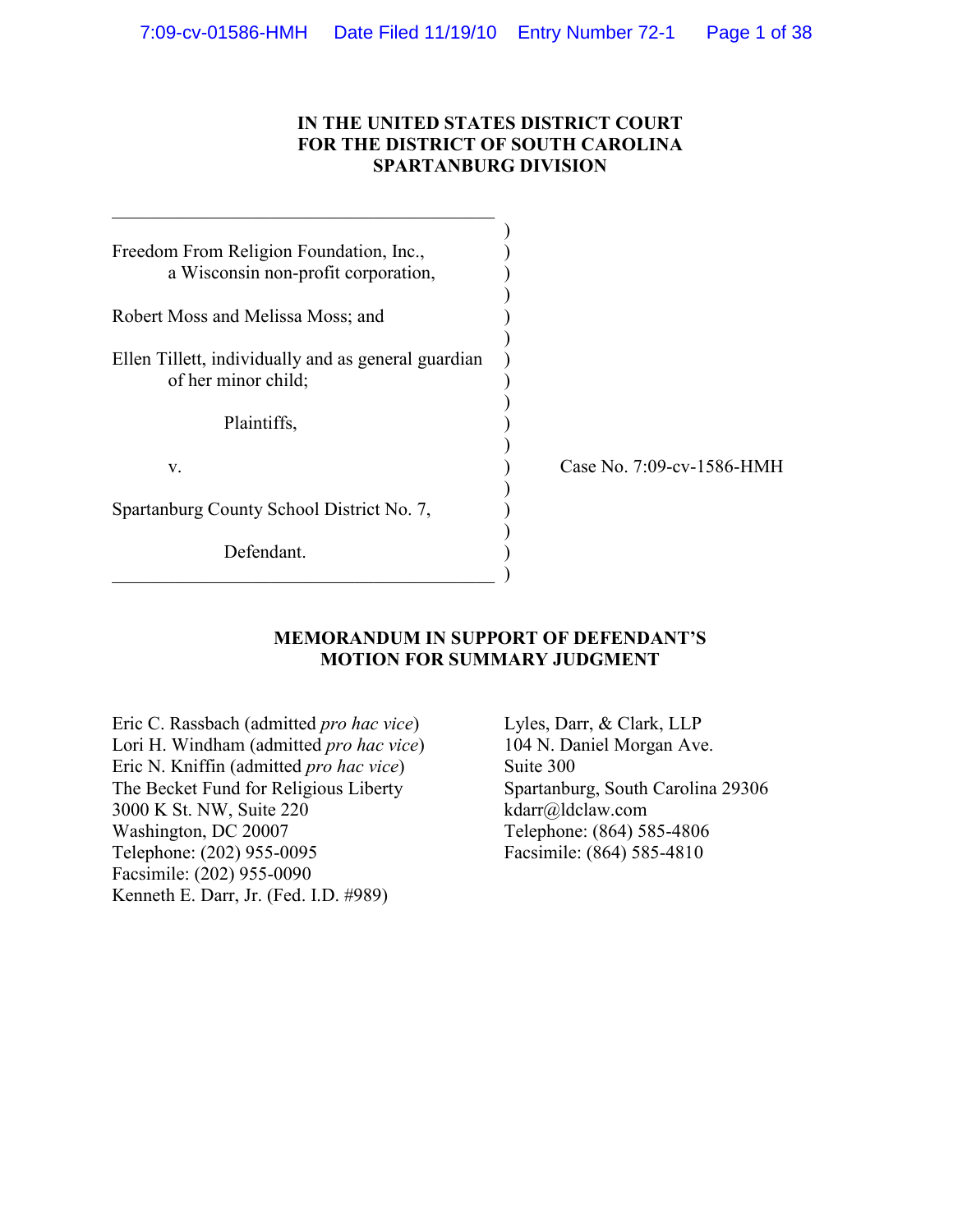# **TABLE OF CONTENTS**

| SCBEST forms Agreement with Oakbrook and informs District of RTCA.  4           |                                 |                                                                                                                                                                                                                                                                                                                                                                                                                                                                                                                                                                           |  |  |
|---------------------------------------------------------------------------------|---------------------------------|---------------------------------------------------------------------------------------------------------------------------------------------------------------------------------------------------------------------------------------------------------------------------------------------------------------------------------------------------------------------------------------------------------------------------------------------------------------------------------------------------------------------------------------------------------------------------|--|--|
|                                                                                 |                                 |                                                                                                                                                                                                                                                                                                                                                                                                                                                                                                                                                                           |  |  |
|                                                                                 |                                 |                                                                                                                                                                                                                                                                                                                                                                                                                                                                                                                                                                           |  |  |
|                                                                                 |                                 |                                                                                                                                                                                                                                                                                                                                                                                                                                                                                                                                                                           |  |  |
|                                                                                 |                                 |                                                                                                                                                                                                                                                                                                                                                                                                                                                                                                                                                                           |  |  |
|                                                                                 |                                 |                                                                                                                                                                                                                                                                                                                                                                                                                                                                                                                                                                           |  |  |
|                                                                                 |                                 |                                                                                                                                                                                                                                                                                                                                                                                                                                                                                                                                                                           |  |  |
|                                                                                 |                                 |                                                                                                                                                                                                                                                                                                                                                                                                                                                                                                                                                                           |  |  |
|                                                                                 |                                 |                                                                                                                                                                                                                                                                                                                                                                                                                                                                                                                                                                           |  |  |
| A.                                                                              |                                 |                                                                                                                                                                                                                                                                                                                                                                                                                                                                                                                                                                           |  |  |
| <b>B.</b>                                                                       |                                 |                                                                                                                                                                                                                                                                                                                                                                                                                                                                                                                                                                           |  |  |
|                                                                                 |                                 |                                                                                                                                                                                                                                                                                                                                                                                                                                                                                                                                                                           |  |  |
| The District's purpose in passing and implementing its Policy has been to<br>A. |                                 |                                                                                                                                                                                                                                                                                                                                                                                                                                                                                                                                                                           |  |  |
|                                                                                 | 1.<br>a)<br>b)<br>$\mathbf{c})$ | The District's Policy was a largely passive response to events 20<br>The District's purpose was not to promote any one group, but to<br>establish an open-ended policy that was available to all.  21<br>The District's careful administration of the policy demonstrates                                                                                                                                                                                                                                                                                                 |  |  |
|                                                                                 |                                 | The Court lacks subject matter jurisdiction because Plaintiffs have failed to show they<br>FFRF has no standing because no member was a parent of a Spartanburg High<br>The individual Plaintiffs have no standing because they have failed to show that<br>they came into "unwelcome direct contact" with the District's Policy.  14<br>The undisputed summary judgment evidence demonstrates that the School District's<br>The undisputed facts show that the District had the legitimate secular<br>purpose of accommodating the religious exercise of its citizens 19 |  |  |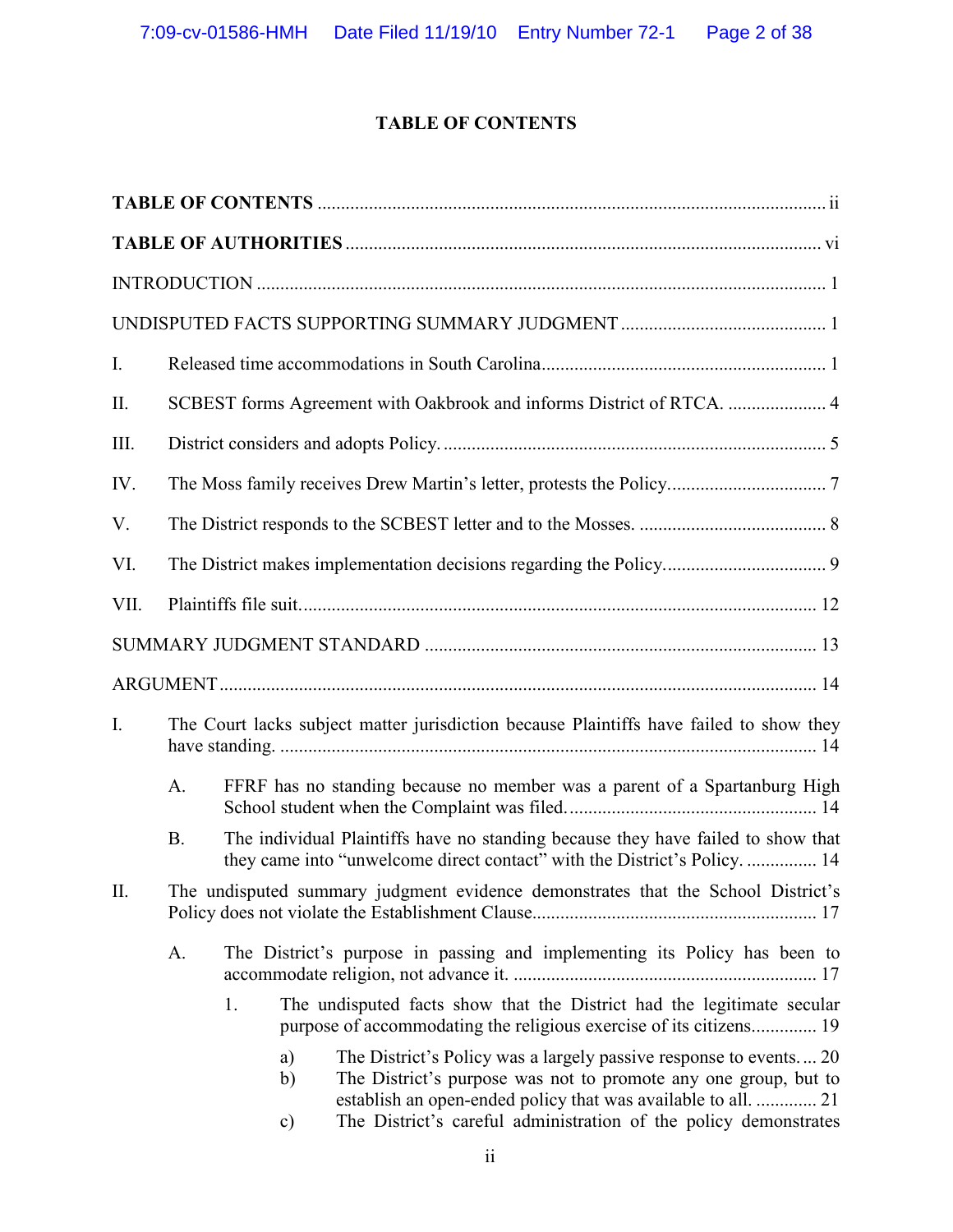| <b>B.</b> |    | The School District's Policy does not have the principal or primary effect of                                                        |  |
|-----------|----|--------------------------------------------------------------------------------------------------------------------------------------|--|
|           | 1. |                                                                                                                                      |  |
|           | 2. |                                                                                                                                      |  |
|           | 3. | The Policy does not endorse religion because no reasonable observer<br>could conclude that the District runs SCBEST or has delegated |  |
| C.        |    |                                                                                                                                      |  |
|           |    |                                                                                                                                      |  |
|           |    |                                                                                                                                      |  |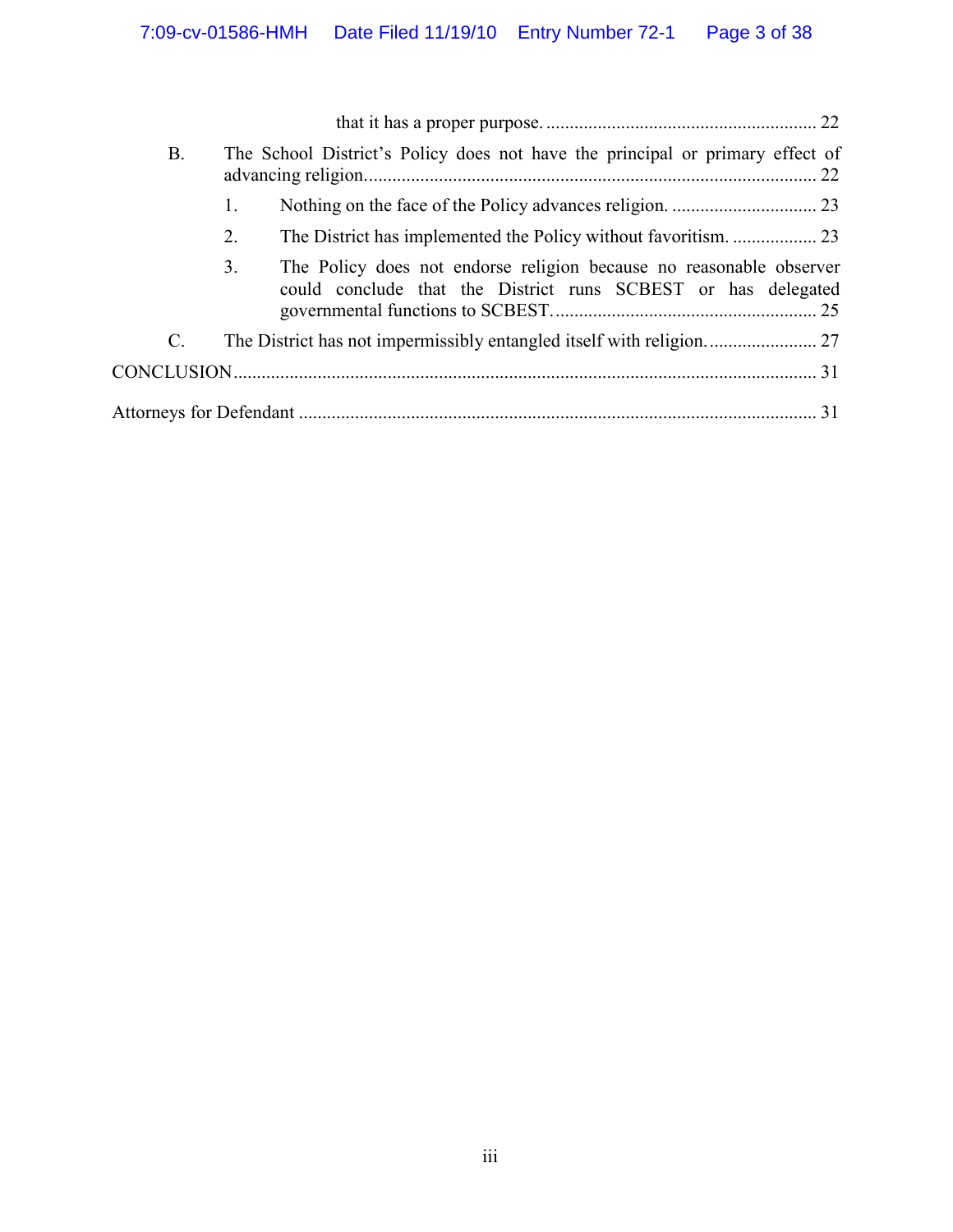## **INDEX OF EXHIBITS**

- A Georgia House Resolution 02 LC 30 0180, adopted on February 8, 2002.
- B Declaration of Eric N. Kniffin, Esq.
- B-1 Cheney Baltz, *Students can study Bible for course credit*, CHARLOTTE OBSERVER, March 16, 2008, at 5Y.
- B-2 Excerpts from the transcript of the deposition of Rodney Graves, taken on July 14, 2010.
- B-3 Excerpts from the transcript of the deposition of Troy Bridges, taken on October 1, 2010.
- B-4 THE CARNEGIE FOUNDATION FOR THE ADVANCEMENT OF TEACHING, FAQS.
- B-5 SOUTH CAROLINA DEPARTMENT OF EDUCATION, 2007 UNIFORM GRADING POLICY.
- B-6 Excerpts from the transcript of the deposition of Plaintiff Robert Moss, taken on July 15, 2010.
- B-7 Plaintiffs' response to the District's first set of requests for admission, dated October 4, 2010, and Plaintiffs' second amended response to the District's first set of requests for admission, dated October 29, 2010.
- B-8 Excerpts from the transcript of the deposition of Plaintiff Melissa Moss, taken on August 13, 2010.
- B-9 SOUTH CAROLINA DEPARTMENT OF EDUCATION, DIVISION OF STANDARDS AND LEARNING, CREDIT RECOVERY: A GUIDANCE DOCUMENT FOR SERVICE DELIVERY.
- B-10 Excerpts from the transcript of the 30(b)(6) deposition of SCBEST, taken on March 30, 2010.
- B-11. Excerpts from SOUTH CAROLINA SCHOOL BOARDS ASSOCIATION 2006 POLICY AND LEGISLATIVE UPDATE.
- B-12 Excerpts from the transcript of the deposition of Nan McDaniel, taken on September 16, 2010.
- B-13 Spartanburg County School District 7 Released Time Policy, adopted March 7, 2007.
- B-14 Excerpts from the transcript of the deposition of Conrad "Chip" Hurst, taken on July 14, 2010.
- B-15 The District's response to Plaintiffs' second set of interrogatories, dated September 3, 2010.
- B-16 Excerpts from the transcript of the 30(b)(6) deposition of the District, taken on May 5, 2010.
- B-17 The District's amended response to Plaintiffs' set of requests for admissions, dated October 5, 2010.
- B-18 Excerpts from the transcript of the deposition of Walt Tobin, taken on August 12, 2010.
- B-19 March 8, 2007, letter from Robert and Heidi Moss to the District.
- B-20 March 8, 2007, letter from Robert and Heidi Moss to the ACLU.
- B-21 Excerpts from the transcript of the deposition of Grayson Hartgrove, taken on September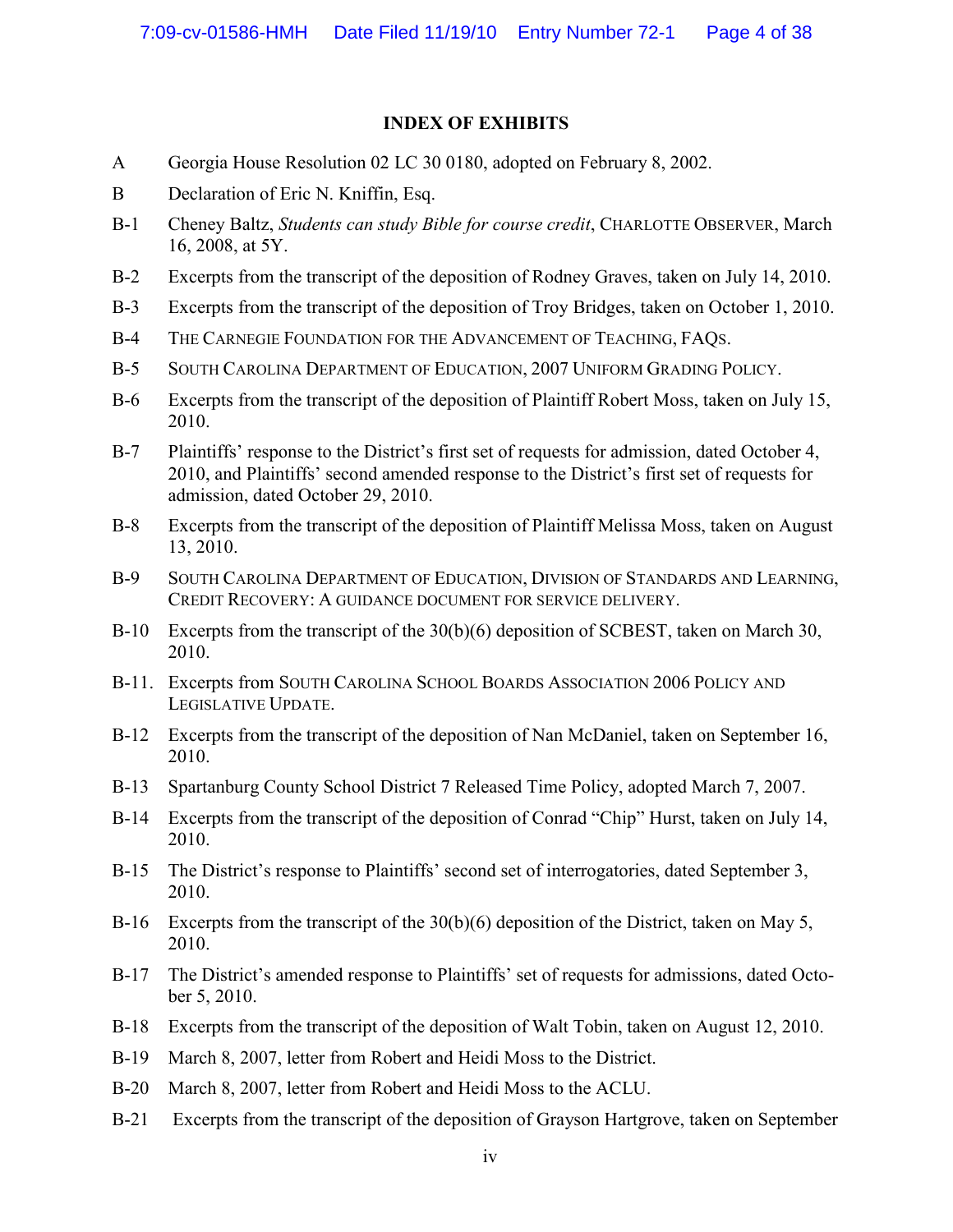15, 2010.

- B-22 Plaintiffs' second supplemental response to the District's second set of interrogatories, dated November 8, 2010.
- B-23 Plaintiffs' amended and supplemental response to the District's first set of interrogatories and first set of requests for the production of documents, dated June 2010.
- B-24 Excerpts from the transcript of the deposition of John Wolfe, taken on August 12, 2010.
- B-25 Excerpts from the transcript of the deposition of Plaintiff Ellen Tillett, vol. 1, taken on July 15, 2010.
- B-26 Excerpts from the transcript of the deposition of Plaintiff Ellen Tillett, vol. 2, taken on July 16, 2010.
- B-27 Excerpts from the transcript of the deposition of Plaintiff Ellen Tillett, vol. 3, taken on August 13, 2010.
- B-28 Spartanburg High School Overview.
- B-29 The District's response to Plaintiffs' third set of document requests, dated October 5, 2010.
- B-30 Excerpts of the Spartanburg High School Semester Course Catalogue, 2009-2010.
- B-31 Excerpts from the transcript of the deposition of Jeff Stevens, taken on September 16, 2010.
- B-32 Electronic correspondence sent between Plaintiffs' counsel George Daly and Rodney Graves, the District's Director of Secondary Education, dated March 11 to April 7, 2009.
- B-33 Tillett FFRF membership receipt, dated September 10, 2009.
- B-34 Electronic correspondence sent from Plaintiffs' attorney George Daly to Defendant's attorney Eric Kniffin, dated July 18, 2010.
- B-35 Excerpts from the transcript of the deposition of Steven Smith, taken on September 15, 2010.
- B-36 Excerpts from the transcript of the 30(b)(6) deposition of Oakbrook Preparatory School, taken on March 29, 2010.
- C August 31, 2009, Declaration of Thomas D. White, Jr.
- D *Republic Bank & Trust Co*. v. *Kucan*, 245 Fed. Appx. 308, 310 (4th Cir. 2007) (unpub.).
- E November 19, 2010, Declaration of Thomas D. White, Jr.
- F South Carolina Attorney General Opinion regarding the "Released Time Credit Act," 2007 OP. S.C. ATT'Y GEN. (Jan. 29, 2007).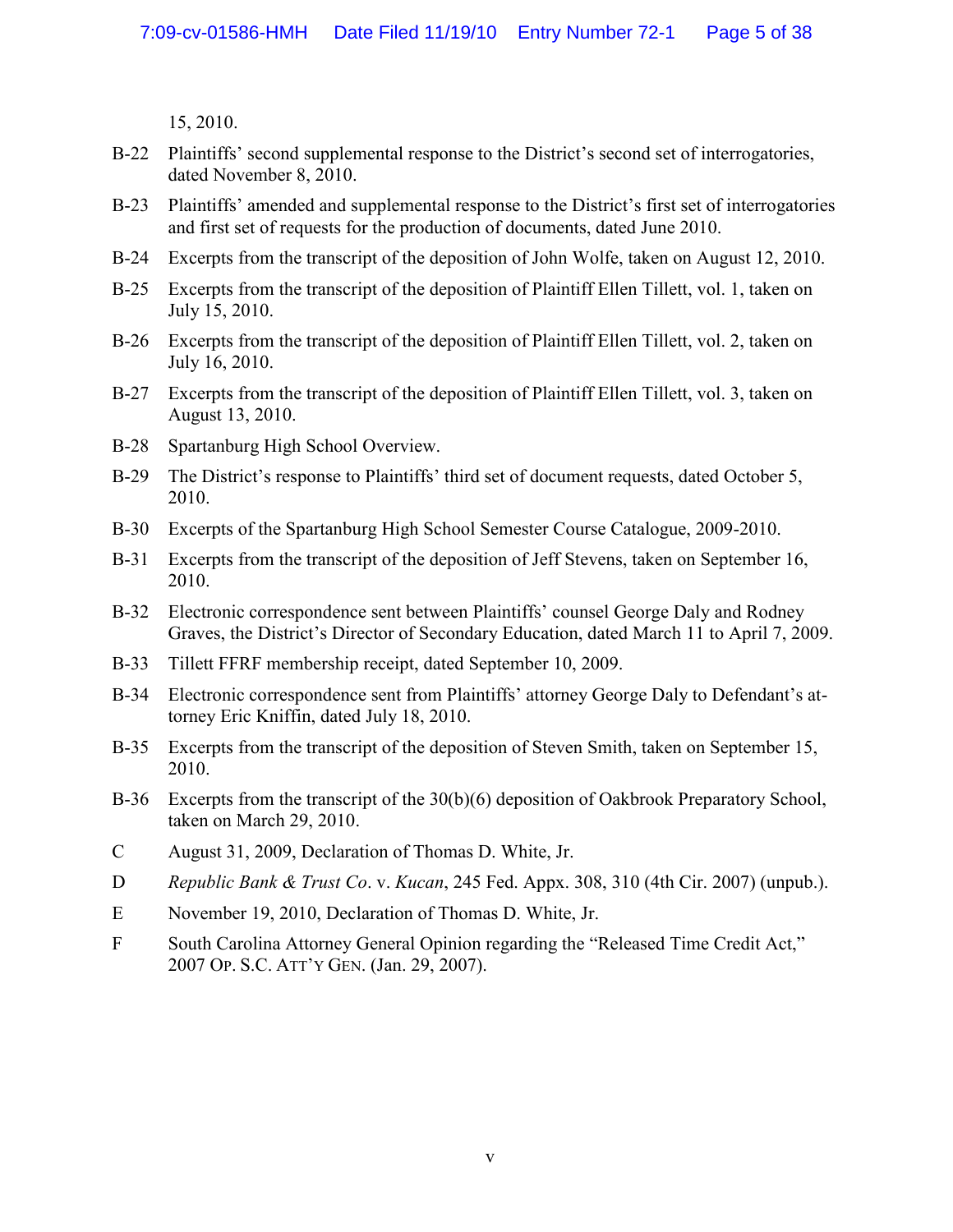# **TABLE OF AUTHORITIES**

# **Cases**

| Ehlers-Renzi v. Connelly Sch. of the Holy Child, Inc., 224 F.3d 283 (4th Cir. 2000) 23, 27     |  |
|------------------------------------------------------------------------------------------------|--|
| Ennis v. National Ass'n of Bus. & Educ. Radio, Inc., 53 F.3d 55 (4th Cir. 1995) 13             |  |
|                                                                                                |  |
|                                                                                                |  |
| Jeri M. Suber Credit Shelter Trust v. State Auto Property and Cas. Ins. Companies, 2009 WL     |  |
| Lambeth v. Board of Commissioners of Davidson County, 407 F.3d 266 (4th Cir. 2005) 17, 22      |  |
|                                                                                                |  |
|                                                                                                |  |
|                                                                                                |  |
|                                                                                                |  |
|                                                                                                |  |
|                                                                                                |  |
|                                                                                                |  |
|                                                                                                |  |
| Republic Bank & Trust Co. v. Kucan, 245 Fed. Appx. 308 (4th Cir. 2007) 14                      |  |
|                                                                                                |  |
|                                                                                                |  |
| Teamsters Joint Council No. 83 v. Centra, Inc., 947 F.2d 114 (4th Cir. 1991)  13               |  |
|                                                                                                |  |
| Valley Forge Christian Coll. v. Ams. United for Separation of Church and State, Inc., 454 U.S. |  |
|                                                                                                |  |
|                                                                                                |  |
|                                                                                                |  |
|                                                                                                |  |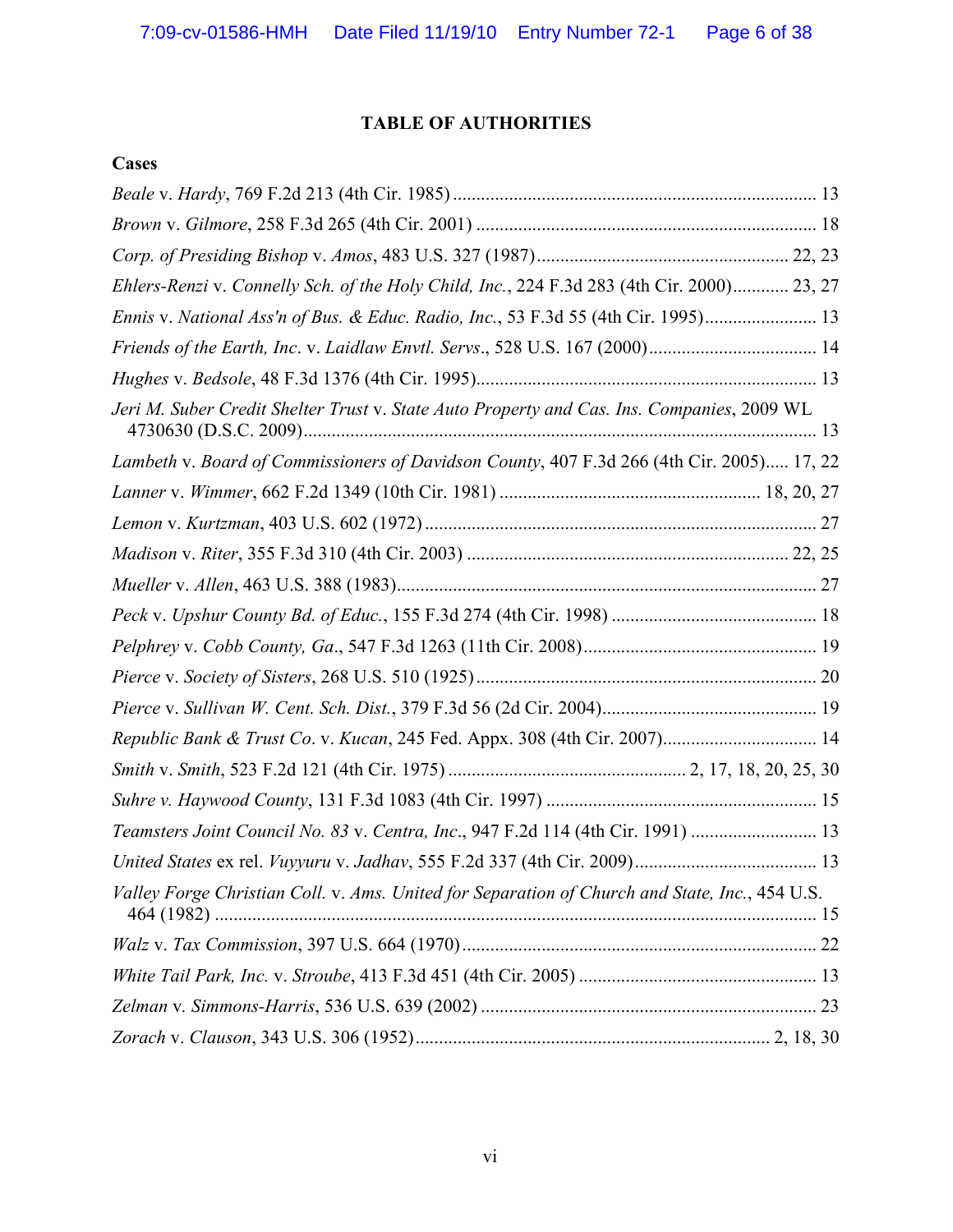# **Statutes**

# **Regulations**

# **Other Authorities**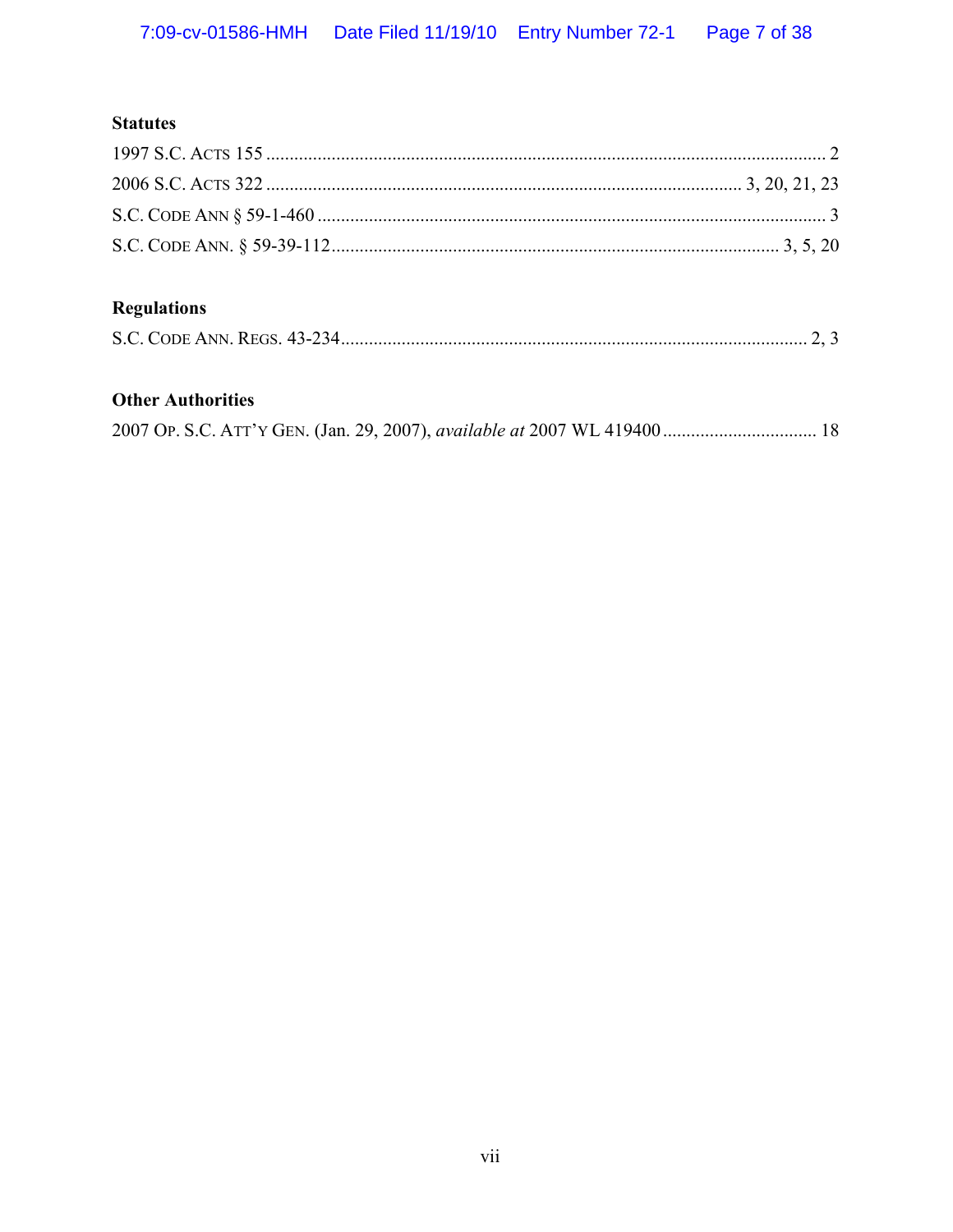### **INTRODUCTION**

Discovery in this case has amply confirmed what the School District has said all along— Plaintiffs are tilting at windmills. Rather than the unconstitutional monster of Plaintiffs' fevered imaginings, the School District's released time policy is entirely unremarkable in its fidelity to *Zorach* v. *Clauson* and *Smith* v. *Smith*.

There are two reasons the case should be dismissed: standing and the merits. With respect to standing, discovery and Plaintiffs' concessions after the Court ruled on the motion to dismiss have made clear that Plaintiffs have suffered no injury and therefore lack standing.

With respect to the merits, the District's released time policy easily passes muster under controlling released time authority, including the Fourth Circuit's decision in *Smith*. First, the District's purpose in implementing the policy—accommodating students and parents who wish to receive religious instruction—is indubitably constitutional. Second, the District has carefully avoided advancing religion by maintaining an arm's-length relationship with the current released time provider and not expending school resources or staff time on the program. And far from coercing participation in released time instruction, the Policy actually results in several academic *dis*incentives for students seeking to maximize their GPAs and college credit.

The Court need not indulge Plaintiffs' demonstrably unfounded suspicions. Summary judgment should be entered for the District, and the case should be dismissed.

### **UNDISPUTED FACTS SUPPORTING SUMMARY JUDGMENT**

## **I. Released time accommodations in South Carolina**

In 1952, the Supreme Court established that public schools may allow students to leave campus for a portion of the school day to attend religious instruction so long as public schools nei-

1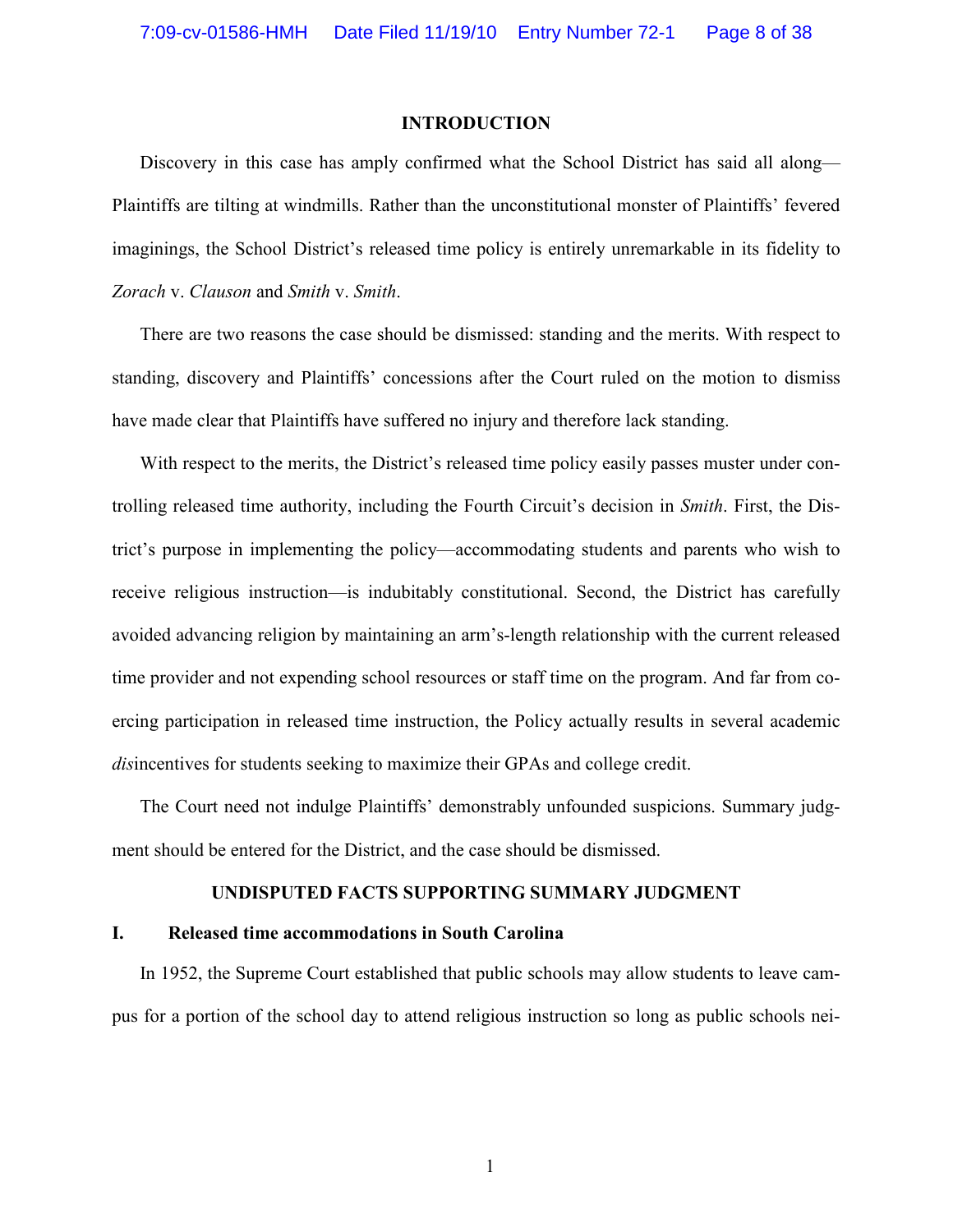ther funded nor promoted it. *Zorach* v. *Clauson,* 343 U.S. 306 (1952); *Smith* v. *Smith*, 523 F.2d 121, 123 (4th Cir. 1975). In doing so, the Court explained:

When the state encourages religious instruction or cooperates with religious authorities by adjusting the schedule of public events to sectarian needs, it follows the best of our traditions. For it then respects the religious nature of our people and accommodates the public service to their spiritual needs. To hold that it may not would be to find in the Constitution a requirement that the government show a callous indifference to religious groups. That would be preferring those who believe in no religion over those who do believe.

*Zorach* v. *Clauson,* 343 U.S. 306 *Id.* at 314. Since then, many school districts around the country have created accommodations for released time instruction. Ex. A (more than 250,000 public school students in 32 states). South Carolina public school students began attending released time classes in 1992. Ex. B-1. Approximately 12,000 South Carolina students currently attend released time classes each week. *Id*.

In 1997, the South Carolina Legislature increased the number of course credits required for high school graduation by twenty percent.<sup>1</sup> The credit increase had an unintended side effect: it drastically reduced the ability of South Carolina school districts to accommodate those high school students who wished to receive released time religious instruction. The impact of the credit increase was felt by parents and students across the state. As a Columbia citizen complained, "if you can't get credit for it, then you can't afford to take the time to take the class." Ex. B-2 (Graves dep.) at dep. ex. 176.

The law's effects were felt in Spartanburg County School District No. 7 ("District") too: Spartanburg County Bible Education in School Time ("SCBEST"), a non-profit organization, has been offering released time classes to students in the District since 1997. Ex. B-3 (Bridges) at

<sup>1</sup> 1997 S.C. ACTS 155; S.C. CODE ANN. REGS. 43-234.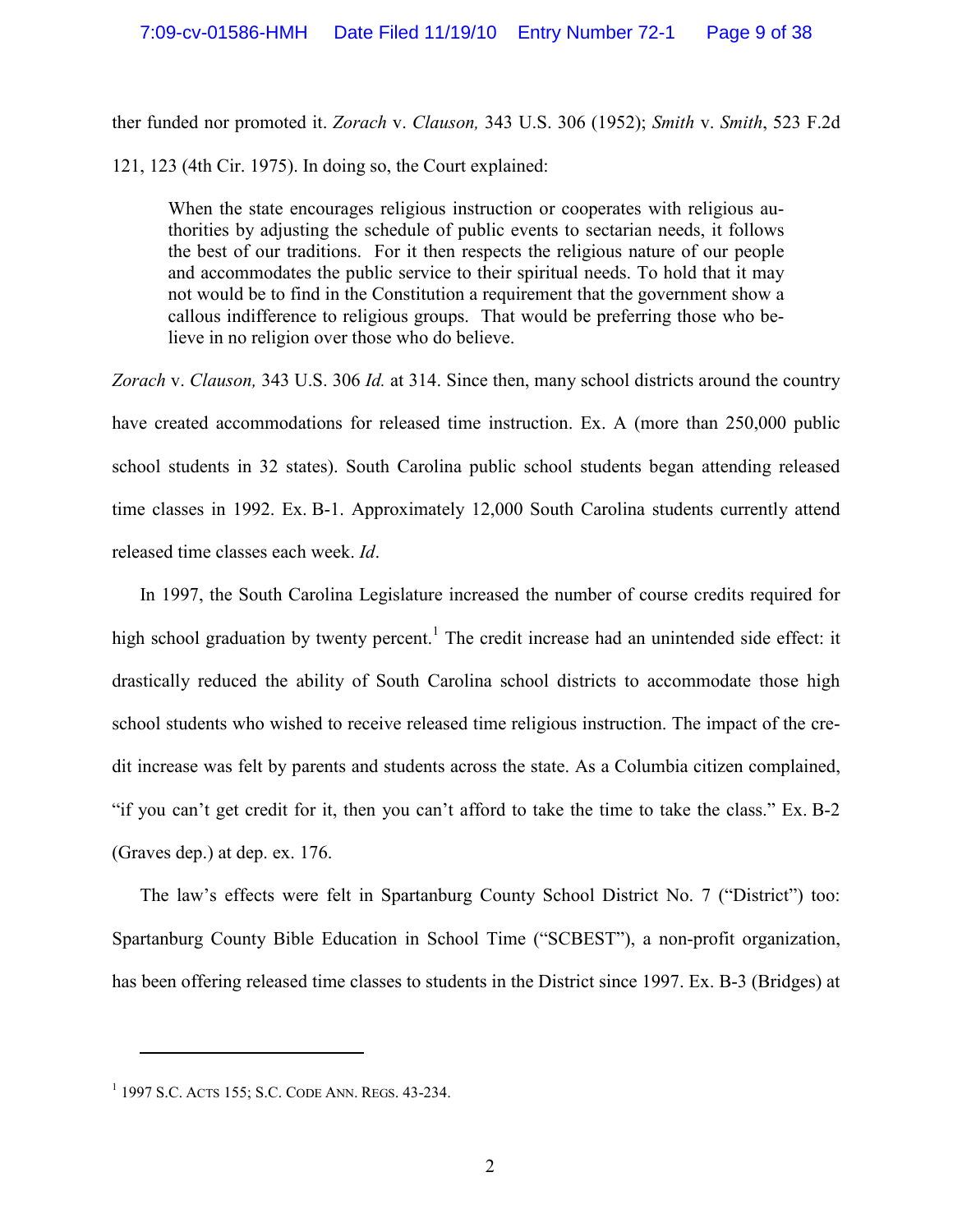73:4-6. But it "lost its high school participants after the state started increased graduation requirements in 1997." Ex. B-2 (Graves dep.) at dep. ex. 176.

In 2006, the South Carolina Legislature took action to restore its school districts' ability to accommodate requests for released time instruction.<sup>2</sup> Having determined that "the absence of an ability to award [elective credit] has essentially eliminated the school districts' ability to accommodate parents' and students' desires to participate in released time programs," 2006 S.C. ACTS 322, the Legislature enacted the Released Time Credit Act ("RTCA").

The RTCA allows students to earn "no more than two elective Carnegie units<sup>3</sup> for the completion of released time classes in religious instruction." S.C. CODE ANN. § 59-39-112. The criteria for awarding Carnegie unit course credits, twenty-four of which are required for graduation (S.C. CODE ANN. REGS. 43-234), "are substantially the same criteria used to evaluate similar classes at established private high schools for the purpose of determining whether a student transferring to a public high school from a private high school will be awarded elective Carnegie units for such classes." S.C. CODE ANN. § 59-39-112. The statute also specifies that "classes in religious instruction are evaluated on the basis of purely secular criteria" and that evaluation should "not involve any test for[] religious content or denominational affiliation." *Id.* State regulations require that letter grades be assigned for all courses for which Carnegie units are granted. Ex. B-5 at 55-03-6.

 $\overline{a}$ 

 $2^2$  The State had passed a 2002 Act reaffirming for State school districts that released time was legal, but this law did not address whether public school students could earn credit toward graduation for successfully completing such courses. See S.C. CODE ANN. § 59-1-460.

<sup>3</sup> The term "Carnegie Unit" was developed in 1906 by the Andrew Carnegie Foundation to measure the amount of time a student spent in class. Ex. B-4 (Carnegie Foundation FAQ); Ex. B-16 (District 30(b)(6) dep.) 58:25-59:3. South Carolina uses the term "Carnegie unit" or "unit" to measure the credits students must earn to qualify for a South Carolina high school diploma. See Ex. B-5 (S.C. Uniform Grading Policy), S.C. CODE ANN. REGS. 43-234 (listing "Requirements for Earning a South Carolina High School Diploma").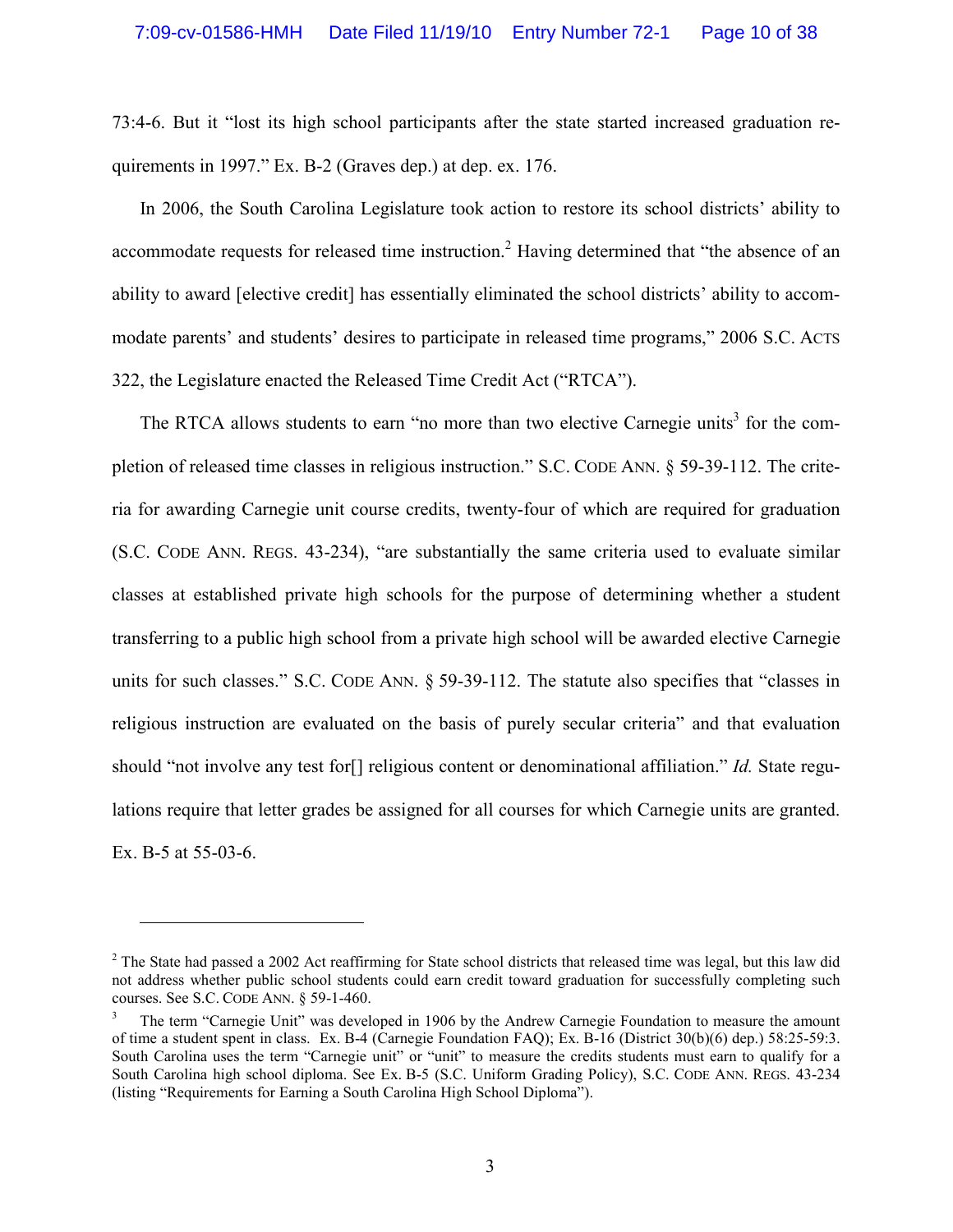The impact of the RTCA was to add released time to a long list of elective and off-campus credit opportunities available to South Carolina public high school students. For example, students may choose to enroll in dual-credit courses with local universities, such as the advanced German course Plaintiff Melissa Moss took at Wofford College.<sup>4</sup> Ex. B-7 (Ps' Resp. to D's RFA) at Nos. 28-32; Ex. B-8 (Melissa Moss dep.) at 75:10-16, dep. ex. 197. These courses enable students to earn both Carnegie units and college credit. Ex. B-5 at 55-03-3 to 55-03-4. Similarly, students may choose to take International Baccalaureate (IB) or Advanced Placement (AP) classes, which may be offered as traditional courses or may be "offered online and in other nontraditional settings." *Id.* Failing students can make up credits using software-driven courses "aligned with South Carolina's Academic Standards." Ex. B-9 at 4.

### **II. SCBEST forms Agreement with Oakbrook and informs District of RTCA.**

After the RTCA became law, the existing released time instruction provider in the District SCBEST decided that it would petition the District to adopt a new released time policy allowing elective credit. Before doing so, and on its own initiative, SCBEST entered into an Agreement with a local accredited private school, Oakbrook Preparatory School ("Oakbrook"). Ex. B-2 (Graves dep.) at dep. ex. 147; Ex. B-10 (SCBEST dep.) at 66:22-25. Under this Agreement, Oakbrook agreed to review and approve SCBEST curriculum and teachers and provide oversight for the released time course. Ex. B-2 (Graves dep.) at dep. ex. 147)*.*

With this Agreement in place, SCBEST approached the District about allowing elective credit for released time instruction. Ex. B-10 (SCBEST dep.) at dep. ex. 109. SCBEST wrote several letters to the District and sought meetings with various personnel to explain the RTCA

<sup>4</sup> Wofford College is a Methodist-affiliated liberal arts college in Spartanburg, South Carolina. It is also where Plaintiff Robert Moss works as a biology professor. Ex. B-6 (Robert Moss dep.) at 11:2-5.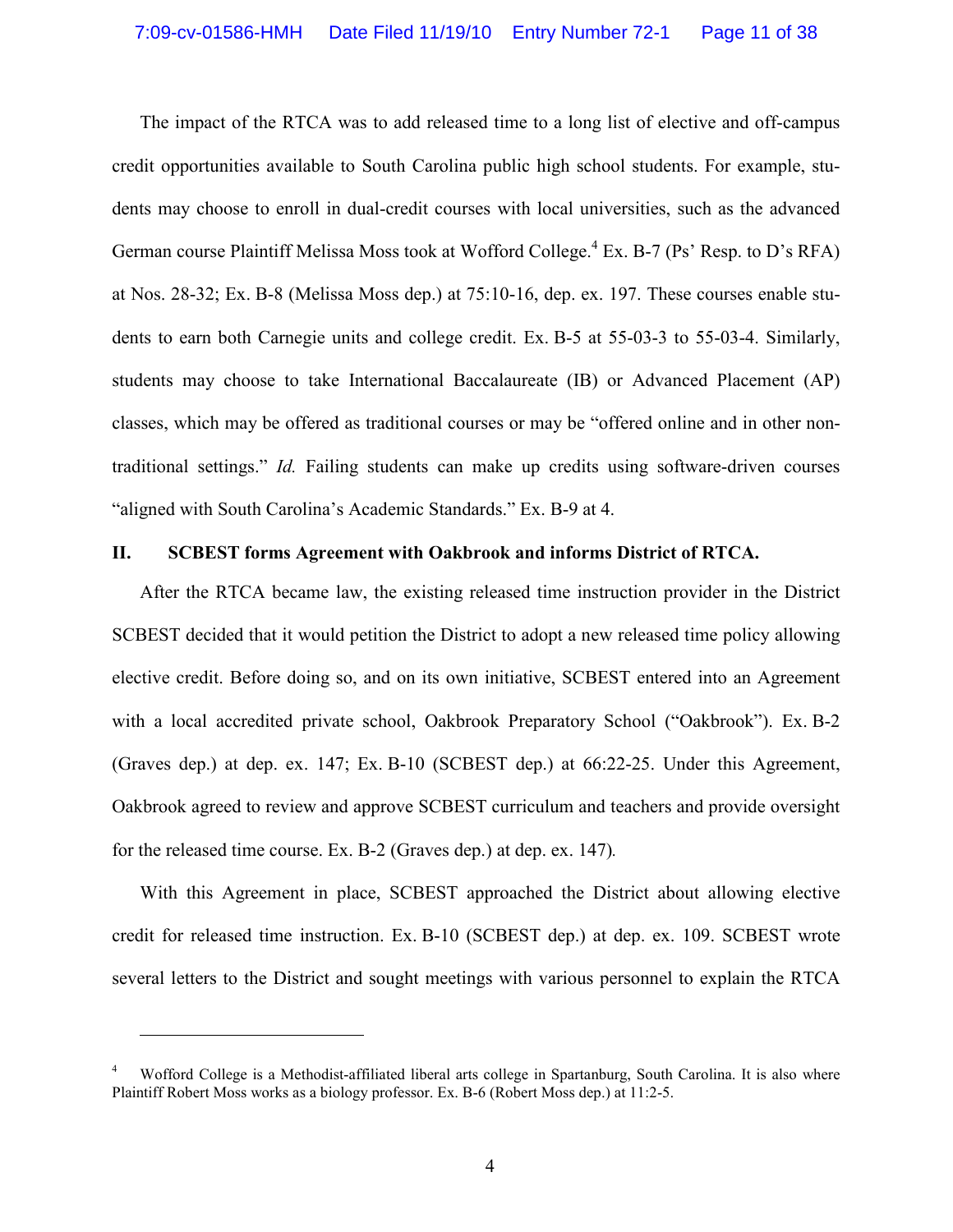and propose that the District adopt a revised released time policy in light of the RTCA. Ex. B-2 (Graves dep.) at dep. ex.180, 182, 183; Ex. B-10 (SCBEST dep.) at dep. ex. 59.

#### **III. District considers and adopts Policy.**

On January 4, 2007, the District's Instructional Services Committee met and discussed whether to recommend a new released time policy. An SCBEST teacher was present to discuss its proposal for elective credit and to answer questions the Committee might have about the academic rigor of the program. Ex. B-10 (SCBEST dep.) at 25:15-18, dep. ex.108. There is no evidence that SCBEST proposed, or that the District ever considered, making SCBEST the sole released time instruction provider for the District.

At the next Board of Trustees meeting, the Instructional Services Committee proposed that the Board develop and adopt a new released time policy modeled on the RTCA.. Ex. B-2 at dep. ex. 151. The Board voted unanimously "in favor of the motion to offer the time release [sic] credit and to adopt [the RTCA]." *Id*.

The District drafted a policy based on the RTCA and a model policy that the South Carolina School Board Association ("SCSBA") released in August 2006. Ex. B-11 at 49–53. After the first reading (Ex. B-2 (Graves dep.) at dep. ex. 152), District administrators made slight changes to the Policy to clarify the School District's involvement. The District changed the word "award" to "accept" to clarify that the District to "wouldn't be providing that course," and would not be evaluating the content of any released time courses. Ex. B-12 (McDaniel dep.) at 31:20-32:18, 8:19-10:10. The District also believed that the revised language would be easy to implement "across any case that might come to the District under this Policy." *Id*. at 27:12-13, 15:6-10, 23:11-23; Compare Ex. B-11 at 53 (SCSBA model policy) with Ex. B-13 (District's released time policy). At its March 7, 2007, meeting, the Board of Trustees again read and voted unani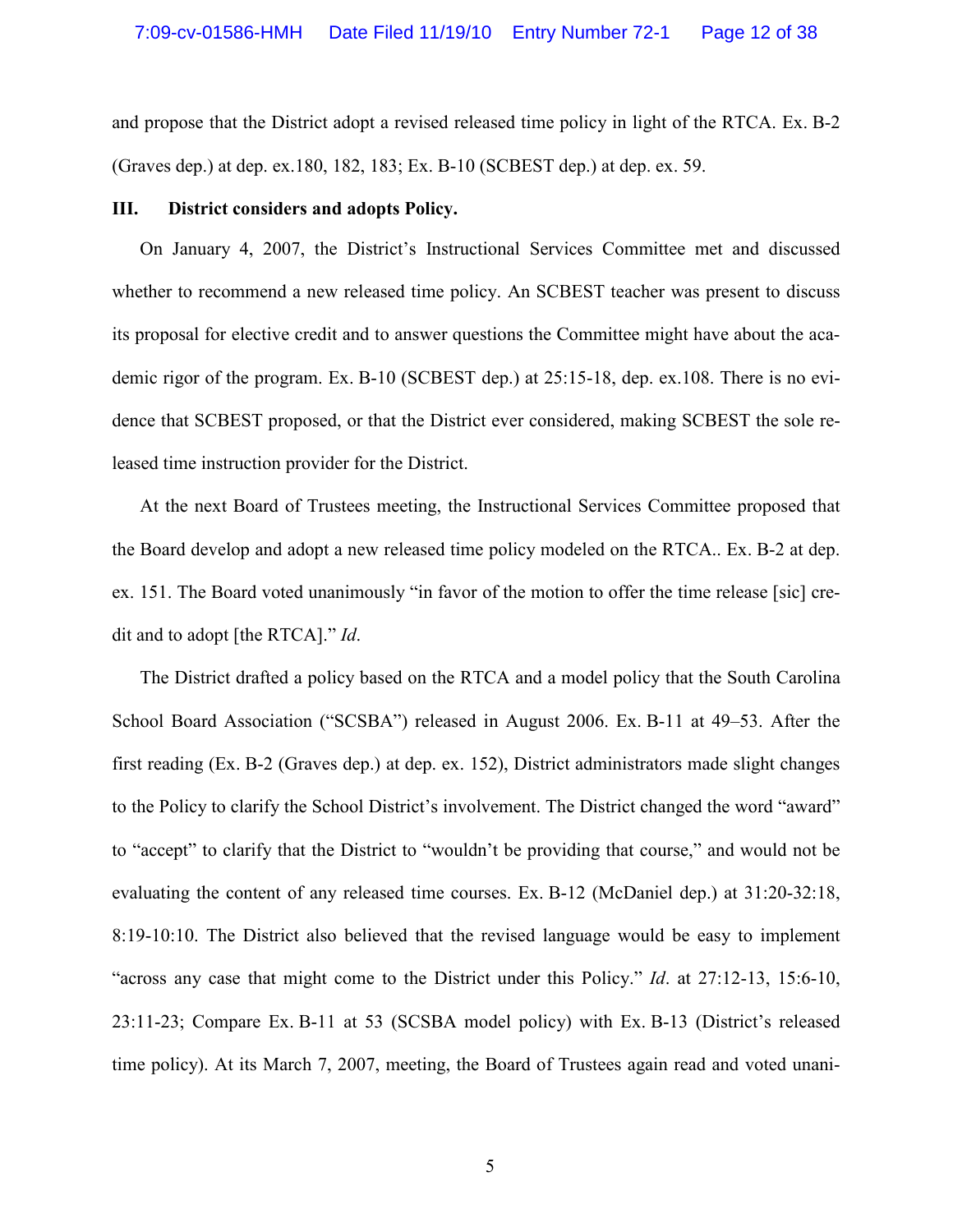mously to adopt the revised Released Time Policy ("Policy"). Ex. B-2 (Graves dep.) at dep. ex. 153.

The Policy sets forth the criteria under which the School District will release high school students to attend off-campus religious instruction courses during normal school hours. Ex. B-13. For classes that meet these criteria, and in accordance with the RTCA, high school students in the School District may earn up to two elective Carnegie unit credits. *See id.* 

The Board understood and intended when it adopted the Policy that it was setting up a process, not authorizing or limiting access to any particular released time provider. Ex. B-14 (Hurst dep.) 31:5-7 ("I don't think the Board has any say . . . about which group may offer [released time] classes."); Ex. B-2 (Graves dep.) at dep. ex. 159 ("[The District's Board] did not recently grant SCBEST 'approval to begin offering this course for elective credit.'. . . [The District] and Spartanburg High School have made no decisions regarding application of the policy . . . ." (emphasis in original)); Ex. B-15 (D's Resp. to Ps' 2d set of Interrogs.) at No. 3 ("Defendant states that at no time since January 1, 2007, has it approved SCBEST's providing of released time religious education."). The Board did not seek out SCBEST, nor was it concerned with the specific content of any course SCBEST might seek to teach District students for credit. Ex. B-16 (District 30(b)6 dep.) at 39:13-40:4 ("[T]here was no particular interest in the content of that course."), 77:21-24 ("[T]here's been no Defendant evaluation of the content of that class. It's not our class."), 73:20-74:6; Ex. B-18 (Tobin dep.) at 22:5-12 ("I saw a syllabus . . . . I did not analyze it or take an in-depth look at it . . . . I skimmed it.").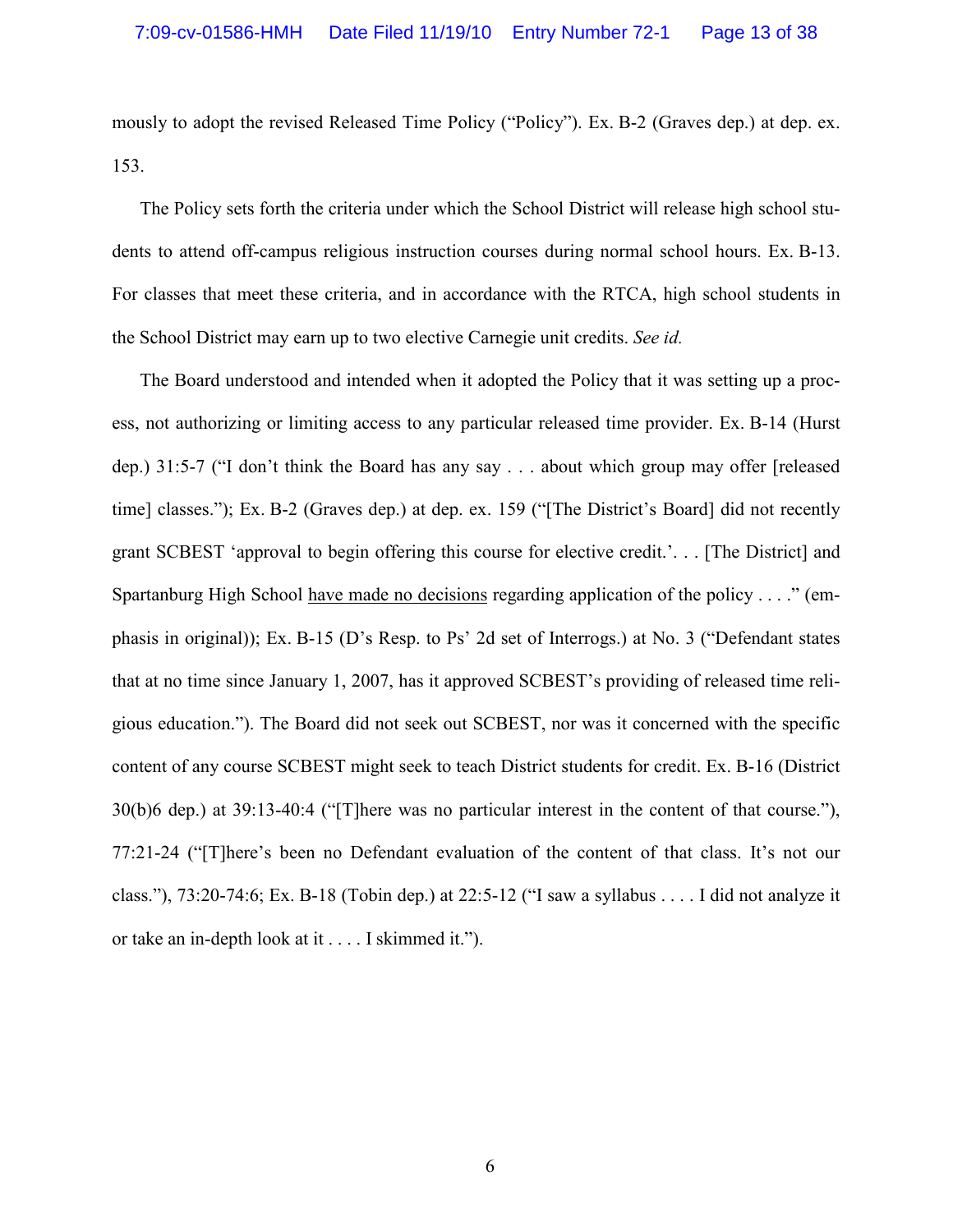### **IV. The Moss family receives Drew Martin's letter, protests the Policy.**

At the close of the March 7 meeting, and *after* the District had already voted unanimously to adopt the Policy, Plaintiff Robert Moss's<sup>5</sup> wife, Heidi, offered comments opposing the Policy. Ex. B-2 (Graves dep.) at dep. ex. 151. In her comments Heidi Moss stated that the Policy was unconstitutional and that she was contacting the ACLU to file a lawsuit against the School District. Ex. B-6 (Robert Moss dep.) at dep. ex. 189. There is no evidence that Plaintiffs or anyone else expressed to the Board any opposition to the Policy at any time prior to the final vote.

The Mosses' comments against the Policy were driven by a letter they had received from Drew Martin, the Executive Director<sup>6</sup> of SCBEST, in February.<sup>7</sup> *Id*. at 42:1–4, dep ex. 189. The letter erroneously claimed that "[t]he District 7 School Board recently granted SCBEST approval to begin offering this class for elective credit." Ex. B-2 (Graves dep.) at dep. ex. 157*.* The letter directed parents and students to the SCBEST website and provided a registration card for interested families. *Id.* The Mosses presumed that the District had approved the letter before it was sent, and therefore believed that the District had approved SCBEST as a released time provider even before it adopted its Policy. Ex. B-6 (Robert Moss dep.) at 28:23-29:2 ("I initially believed that. I am not sure at this point.").

The following day, the Mosses wrote to the principal of Spartanburg High School ("SHS"), reiterating their opposition to the SCBEST program and the Policy. Ex. B-19. The Mosses

 $\overline{a}$ 

<sup>&</sup>lt;sup>5</sup> Plaintiff Robert Moss is the father of Plaintiff Melissa Moss, a District student who started tenth grade in the fall of 2007. When Plaintiffs filed their original complaint Melissa Moss was a minor and Plaintiff Robert Moss represented her interests. Melissa Moss has since turned eighteen and was added as a plaintiff in her own right.

<sup>&</sup>lt;sup>6</sup> Drew Martin has also taught SCBEST's released time course for Spartanburg High School students since fall 2007.

 $<sup>7</sup>$  The Complaint falsely alleges that Plaintiff Ellen Tillett received, and was damaged by receiving, the SCBEST</sup> letter. Dkt. 57 ¶ 9(a), 11. Plaintiffs now admit that Plaintiff Tillett did not receive the SCBEST letter (Ex. B-7 at No. 37) and furthermore did not read it thoroughly until Robert Moss's deposition. Ex. B-25 (Tillett v.1 dep.) at 29:2-4.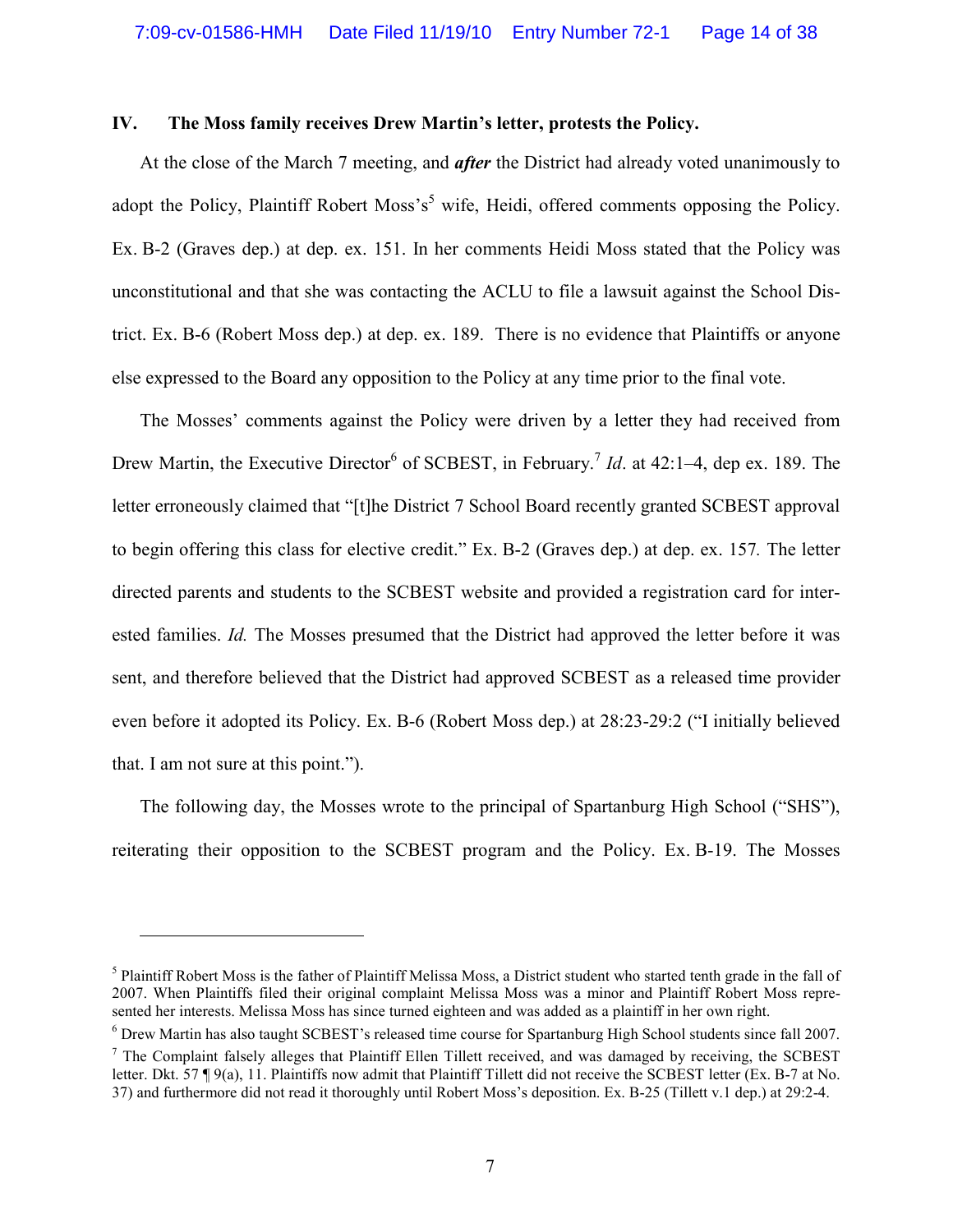threatened, "[i]f this decision isn't reversed immediately, we *will* be approaching the ACLU to sue on our behalf." *Id.*<sup>8</sup>

### **V. The District responds to the SCBEST letter and to the Mosses.**

The District did not see the SCBEST letter until the Mosses brought it to its attention. Ex. B-18 (Tobin dep.) 13:4-6, 32:1-3; Ex. B-16 (District 30(b)(6) dep.) 25:7-19. And it appears that the District responded to a "freedom of information" request from SCBEST for an address list. Ex. B-10 (SCBEST dep.) at dep. ex. 110; Ex. B-21 (Grayson Hartgrove dep.) at 38:16-39:21; Ex. B-16 (District 30(b)(6) dep.) at 28:4-11; Ex. B-18 (Tobin dep.) at 13:11-13, 14:3-16. In addition, the District had no indication of what SCBEST's letter would say. Ex. B-16 (District 30(b)(6) dep.) at 24:25-25:15; Ex. B-18 (Tobin dep.) at 13:4-6.

The District saw that SCBEST's letter contained several factual errors and promptly wrote its own letter correcting them. Ex. B-2 (Graves dep.) at dep. ex. 159 ("This letter was sent without either the knowledge or approval of [SHS or the District]. The letter is not accurate with respect to the status of the SCBEST course."). SCBEST also admitted that the letter was inaccurate. Ex. B-10 (SCBEST dep.) at dep. ex. 83 ("WE WERE WRONG!"). The SHS principal at the time, Rodney Graves,<sup>9</sup> explained in a newspaper article later that month that no students could sign up to take a released time course until the District developed implementation guidelines. Ex. B-2 (Graves dep.) at dep. ex. 177, p.2.

Although the District had received no other complaints about the Policy, (Ex. E), it reached out to the Mosses and invited them to a meeting the Interim Superintendent Dr. Walt Tobin and

 $\overline{a}$ 

 $8$  The Mosses did not wait for a response from the District, but wrote a letter to the ACLU that same day. Ex. B-20; Ex. B-2 (Graves dep.) at dep. ex. 177.

<sup>&</sup>lt;sup>9</sup> Rodney Graves was the principal of SHS from July 1, 2005, until July 1, 2008, when he moved to his current position in the District's main office as its Director of Secondary Education. Ex. B-2 (Graves dep.) at 8:16-9:5.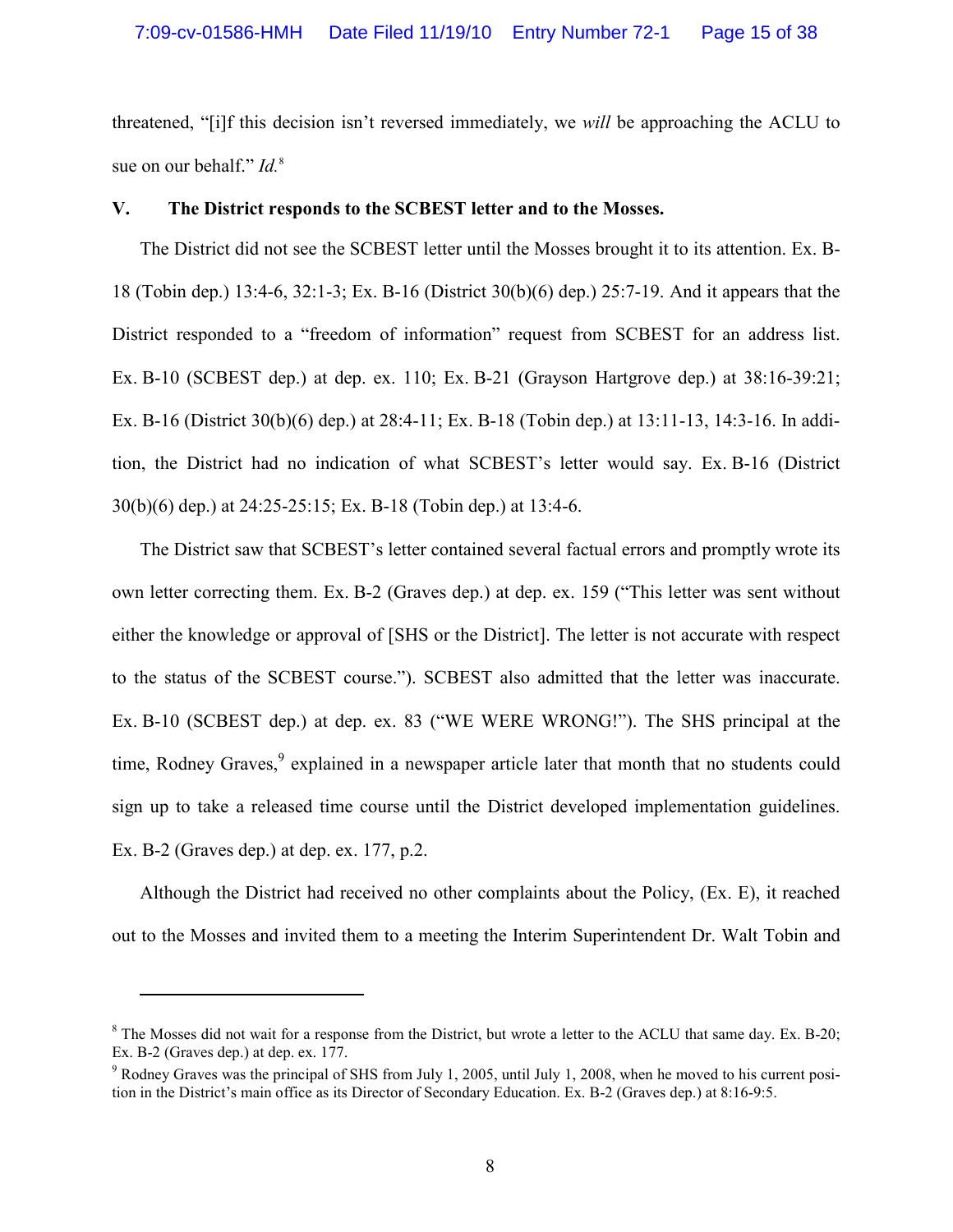Board Chairman, Chip Hurst. Ex. B-22 at No. 20. The Mosses shared their concerns, and the District responded. Chip Hurst explained to the Mosses, in Plaintiff Robert Moss's words, that "in accordance with the law, the Board could not examine the contents of the course, so he had no way of knowing if it was 'proselytizing.'" Ex. B-23 at Interrog. No. 17. In response to the Mosses' claim that the Policy was endorsing Christianity, the District told the Mosses that it would welcome a Jewish group teaching a released time course. *Id*. <sup>10</sup> The District also assured the Mosses that SCBEST has no special or preferential status with the District. *Id*.; Ex. B-14 (Hurst dep.) 18:12-19:10. This was the Mosses' last contact with the District about the Policy until they filed this lawsuit two years later.<sup>11</sup> Ex. B-6 (Robert Moss dep.) at 79:5-81:19.

## **VI. The District makes implementation decisions regarding the Policy.**

From the beginning, the District has communicated thorough its actions and its directives that its focus under the Policy is on accommodating the expressed interests of District parents and students in participating in released time. Ex. B-16 (District 30(b)(6) dep.) at 93:23-94:7; Ex. B-2 (Graves dep.) at 120:21-121:1.

Around June 2007, the District's Director of Secondary Education, Nan McDaniel, spoke to SHS principal Rodney Graves and director of guidance John Wolfe to explain to them how the District would process student requests to take a released time class for credit. She informed them "that the District will allow credit for the class based solely on Oakbrook's approval of the class," and that "this is the normative practice on any transfer credit from private schools." Ex. B-10 at dep. ex. 68; Ex. B-12 at 17:13-23; Ex. B-24 (Wolfe dep.) at 30:21-25. Because Oak-

 $10$  In the spring of 2009, the District's current Director of Secondary Education, Rodney Graves, told Plaintiffs' counsel George Daly that the District would accept credit from a released time class taught by a Muslim group Ex. B-6 at dep. ex. 195; Ex. B-22 at No. 5, pp. 8–9 (Typescript of dep. ex. 195).

<sup>&</sup>lt;sup>11</sup> Plaintiff Ellen Tillett *never* spoke to anyone at the District about the Policy before filing suit. Ex. B-25 (Tillett v.1) dep.) at 34:3-18.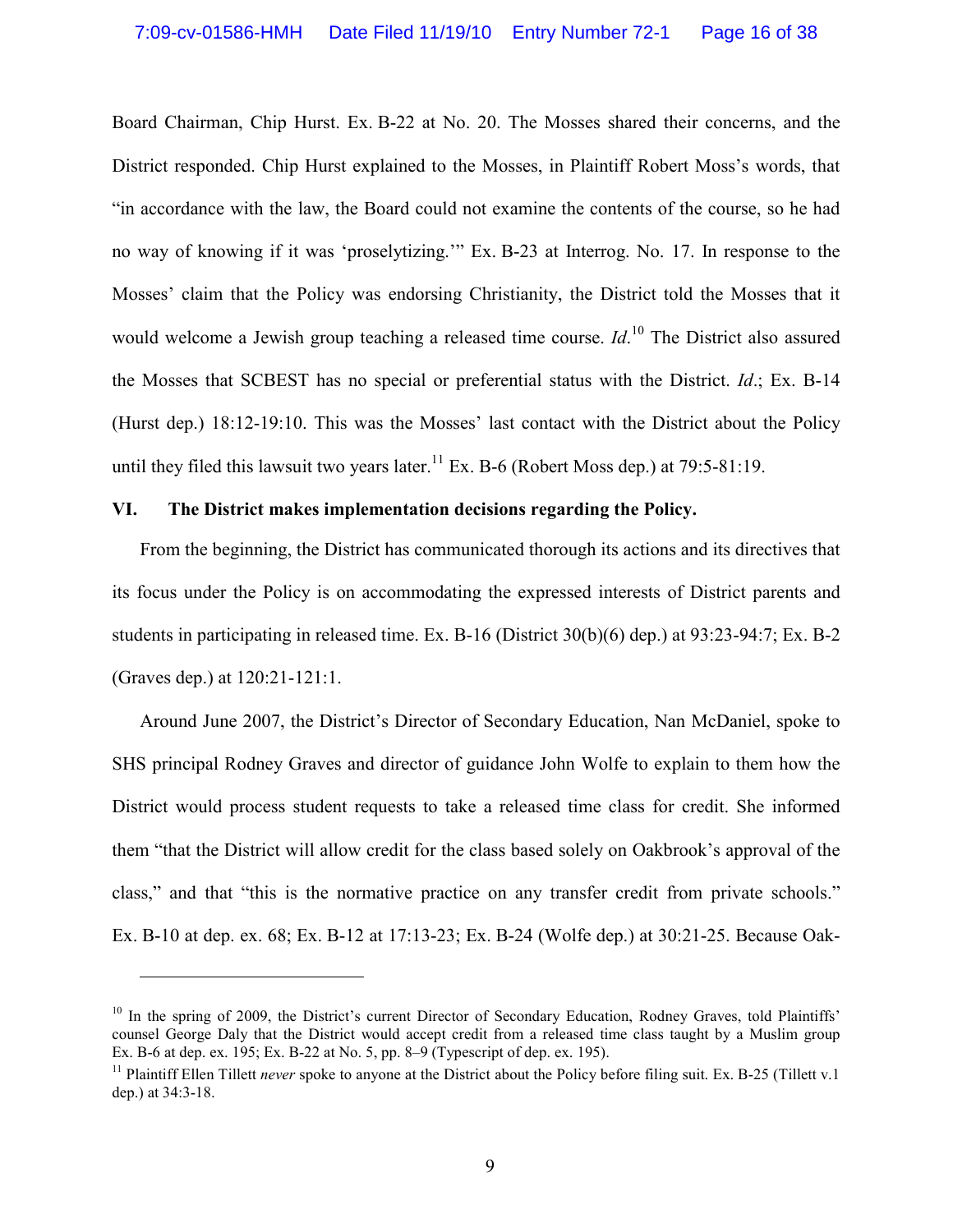brook had already agreed to oversee the SCBEST course before SCBEST approached the District, the District had no involvement in developing or approving the relationship between Oakbrook and SCBEST. Ex. B-18 (Tobin dep.) at 69:13-19 ("No, we didn't approve a . . . relationship between SCBEST and Oakbrook"; Ex. B-12 (McDaniel dep.) at 11:1-2 (District saw SCBEST and Oakbrook as "kind of a package deal.").

Beginning in August 2007, SCBEST began offering released time classes for interested students. Ex. B-10 (SCBEST dep.) at 125:1-2. Out of an SHS student population of about 1500 (Ex. B-28), on average less than 4 students have participated in SCBEST's program each semester. Ex. B-29 at 5 (20 students over 6 semesters).

The program makes only minimal claims on the School District's administrative staff. Ex. C ¶¶ 3–4. The District does not advertise the SCBEST course, and its guidance counselors are trained not to suggest the course to students. Ex. B-24 (Wolfe dep.) at 42:15-43:15; Ex. B-16 (District 30(b)(6) dep.) at 93:11-94:7. If a student expresses interest in the course and shows parental permission, the SHS guidance department works with the student to try to fit the course into her schedule. Ex. B-24 (Wolfe dep.) at 53:25-55:2; Ex. B-16 (District 30(b)(6) dep.) at 74:7- 75:5, 113:5-23 .

In every regard, released time courses are treated just as any other off-campus elective, such as the dual-credit German course that Plaintiff Melissa Moss took at Wofford College her senior year. Ex. B-2 (Graves dep.) at dep. ex. 177 ("District 7 superintendent Walter L. Tobin said this class would be treated just like a transfer course from a private school."); Ex. B-18 (Tobin dep.) at 71:3-72:2; Ex. B-16 (District 30(b)(6) dep.) at 123:24-114:8. The SCBEST course does not appear in the SHS catalog (Ex. B-16 (District 30(b)(6) dep.) at 16:2-4; Ex. B-28) and, while state regulations require the grades to be factored into students' grade point averages, they are not re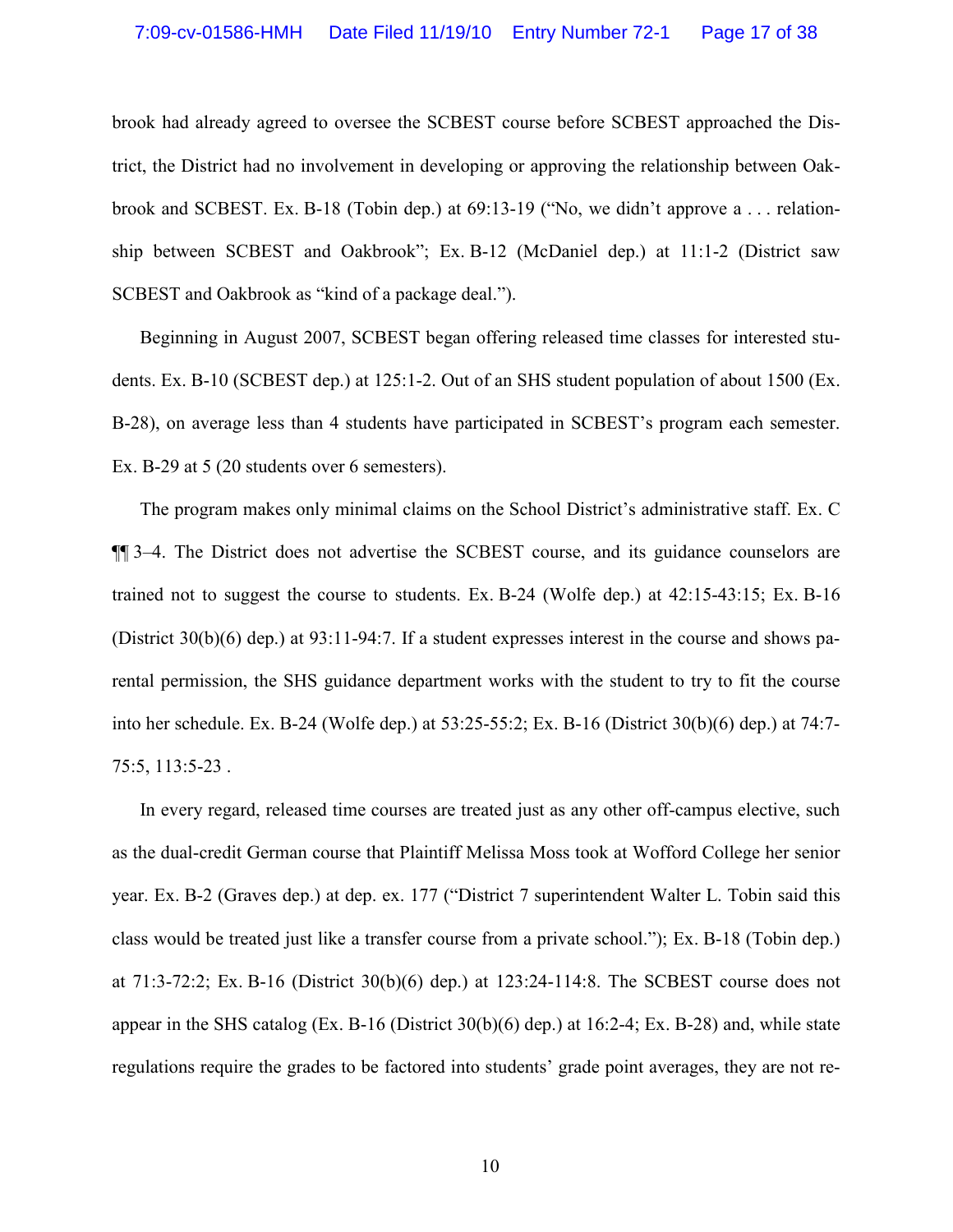ported on SHS report cards. Ex. B-15 at 8–9; Ex. B-16 (District 30(b)(6) dep.) at 64:17-66:6; Ex. B-24 (Wolfe dep.) at 29:5-19. The students are outside the District's custodial control while off campus and the District does not monitor off-campus students' attendance (Ex. B-16 (District 30(b)(6) dep.) at 95:8-10), discipline (Ex. B-31 (Stevens dep.) at 11:15-12:3), or academic progress. At the end of the semester, SCBEST sends its students' final grades to Oakbrook, and Oakbrook sends the District an official transcript for each student who completes the course. Ex. B-24 (Wolfe dep.) at 18:16-19:2. The District transfers the grade to the student's SHS transcript, with the course listed simply as "transfer elective"—the same designation used for Plaintiff Melissa Moss's off-campus dual credit course. Compare Ex. B-31 at 5 with Ex. B-8 at dep. ex. 197.

The District accommodated some requests for students involved in SCBEST, but rejected others. Unlike students in other off-campus electives, released time students were initially forced to choose between released time and study hall.<sup>12</sup> Ex. B-2 (Graves dep.) at 87:5-89:16. When SCBEST brought this discrepancy to the District's attention, the District adjusted its policies to treat students taking released time the same as students taking other off-campus courses for credit. *Id*. But the District rejected SCBEST's request that the District award honors or AP credit to students taking the class because it determined that the course does not qualify for such weight. Ex. B-2 (Graves dep.) at 16:5-20. This means that students who wish to take the highest possible number of AP or honors courses must select an option other than SCBEST. Ex. B-10 (SCBEST dep.) at 87:6-11; Ex. B-8 (Melissa Moss dep.) at 71:21-24; Ex. B-6 (Robert Moss dep.) at 176:14-177:1.

 $\overline{a}$ 

<sup>&</sup>lt;sup>12</sup> This practice was a carryover from when released time was not for credit. Students were not able to register for released time and study hall at the same time, because the District requires that students take courses for credit during six of the seven periods in the school day.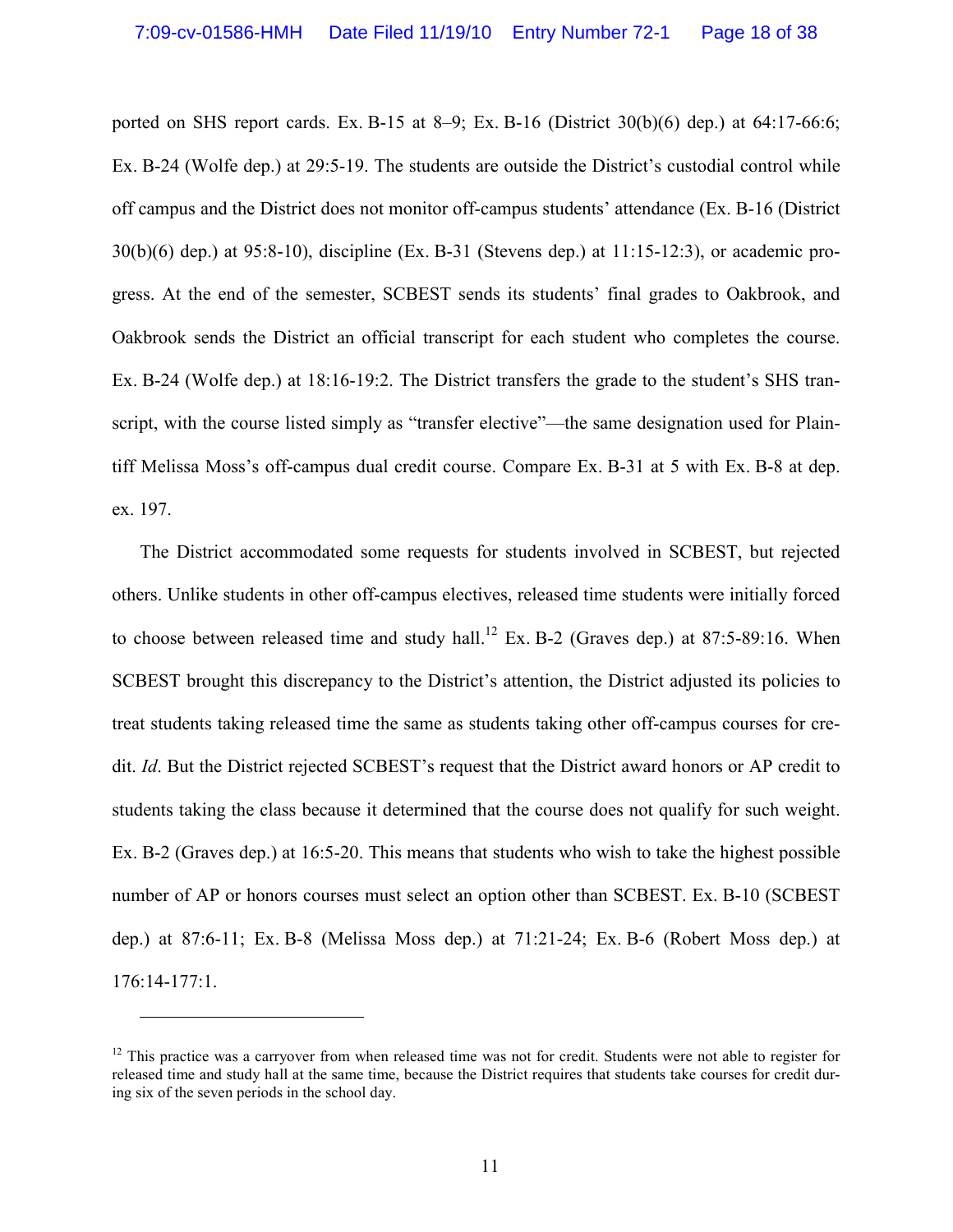The District has also avoided providing SCBEST any platform for recruiting students that it does not provide to other outside programs. Ex. B-16 (District  $30(b)(6)$  dep.) at  $55:25-56:11$ . Likewise, since 2007 the District has not permitted SCBEST to make any announcements at SHS. Ex. B-10 (SCBEST dep.) at 62:9-63:2; Ex. B-16 (District 30(b)(6) dep.) at 68:8-14. On one occasion, a SHS student made flyers to advertise the SCBEST course and posted them in the hallways before school without the District's knowledge. See Ex. B-2 at dep. ex. 178. When school officials saw the posters, they immediately took them down, and they were gone before the school day started. Ex. B-24 (Wolfe dep.) at 14:10-15:11; Ex. B-14 at No. 12.

#### **VII. Plaintiffs file suit.**

At some point after contacting the ACLU, the individual Plaintiffs turned to Plaintiff Freedom From Religion Foundation ("FFRF") for assistance. Counsel for Plaintiffs George Daly, who has represented FFRF in a number of other Establishment Clause lawsuits, prepared for this lawsuit by coming to the District office and talking to Rodney Graves,<sup>13</sup> by then the District's Director of Secondary Education, and emailing Drew Martin, $14$  the Executive Director of SCBEST. In both instances, Daly held himself out to be a grandfather of students interested in SCBEST or similar programs in order to elicit information from Graves and Martin. Ex. B-22 at 8–9 ("I described scenario of my daughter home-schooling 10th grade twins, excellent core education but otherwise do religious proselytizing. . . . I asked him how my gch [grandchildren] c[oul]d get credit for electives."); Ex. B-10 (SCBEST dep.) at dep. ex. 118, p. l ("What is the cost for my grandchild to attend?" "I am very excited that you are doing this.")

 $13$  Ex. B-6 at dep. ex. 195 (George Daly's handwritten notes from meeting with Rodney Graves); Ex. B-22 at 8–9 (Typescript of dep. ex. 195); Ex. B-32 (emails between Plaintiffs' attorney George Daly and Rodney Graves); Ex. B-3 (Graves dep.) at 96:2-6.

 $14$  Ex. B-10 (SCBEST dep.) at dep. ex. 118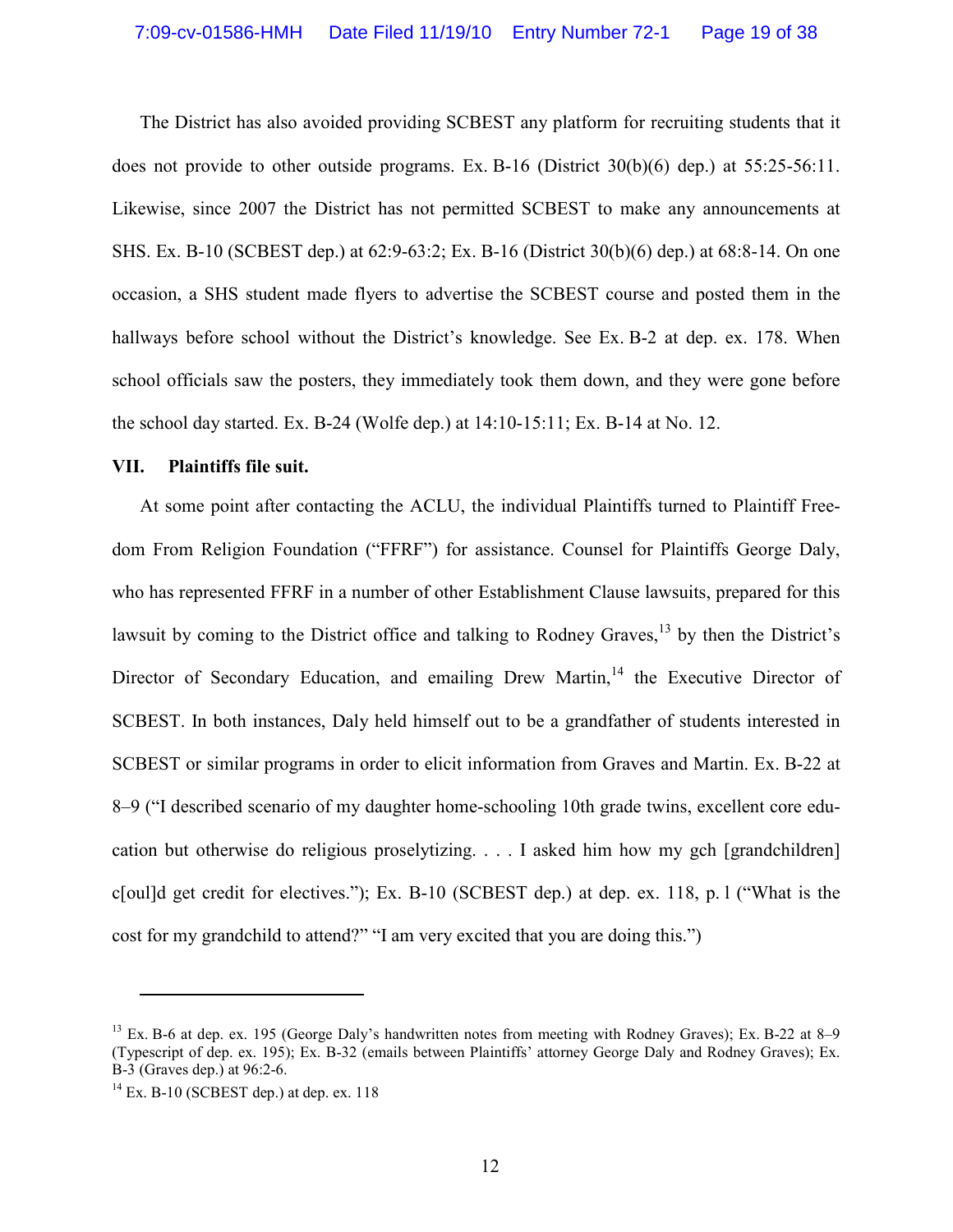Plaintiffs filed this lawsuit in June 2009, seeking a declaratory judgment that the District violated the First Amendment in implementing the Policy. Dkt. No. 1, ¶ 4. Plaintiffs have not directly challenged the underlying South Carolina statutes cited in the Policy. *Id.*, ¶¶ 4, 39.

### **SUMMARY JUDGMENT STANDARD**

Summary judgment is appropriate "where the record as taken as a whole could not lead a rational trier of fact to find for the nonmoving party." *Teamsters Joint Council No. 83* v. *Centra, Inc*., 947 F.2d 114, 119 (4th Cir. 1991). The obligation of the nonmoving party "is particularly strong when the nonmoving party bears the burden of proof." *Hughes* v. *Bedsole*, 48 F.3d 1376, 1381 (4th Cir. 1995) (citation omitted). A party "cannot create a genuine issue of material fact through mere speculation or the building of one inference upon another." *Jeri M. Suber Credit Shelter Trust* v. *State Auto Property and Cas. Ins. Companies*, 2009 WL 4730630, 1 (D.S.C. 2009) (quoting *Beale* v. *Hardy,* 769 F.2d 213, 214 (4th Cir. 1985)). Therefore, "[m]ere unsupported speculation . . . is not enough to defeat a summary judgment motion." *Id*. (quoting *Ennis*  v. *National Ass'n of Bus. & Educ. Radio, Inc.,* 53 F.3d 55, 62 (4th Cir. 1995)).

Standing is a core element of federal subject matter jurisdiction, and is therefore subject to the same standard of review that applies to a motion to dismiss for lack of subject matter jurisdiction under Federal Rule of Civil Procedure 12(b)(1). *White Tail Park, Inc.* v. *Stroube*, 413 F.3d 451, 459 (4th Cir. 2005). The plaintiff has the burden of proving subject matter jurisdiction by a preponderance of the evidence. *United States* ex rel. *Vuyyuru* v. *Jadhav*, 555 F.2d 337 (4th Cir. 2009). In determining whether jurisdiction exists, the Court "may consider evidence outside the pleadings." *Stroube*, 413 F.3d at 459.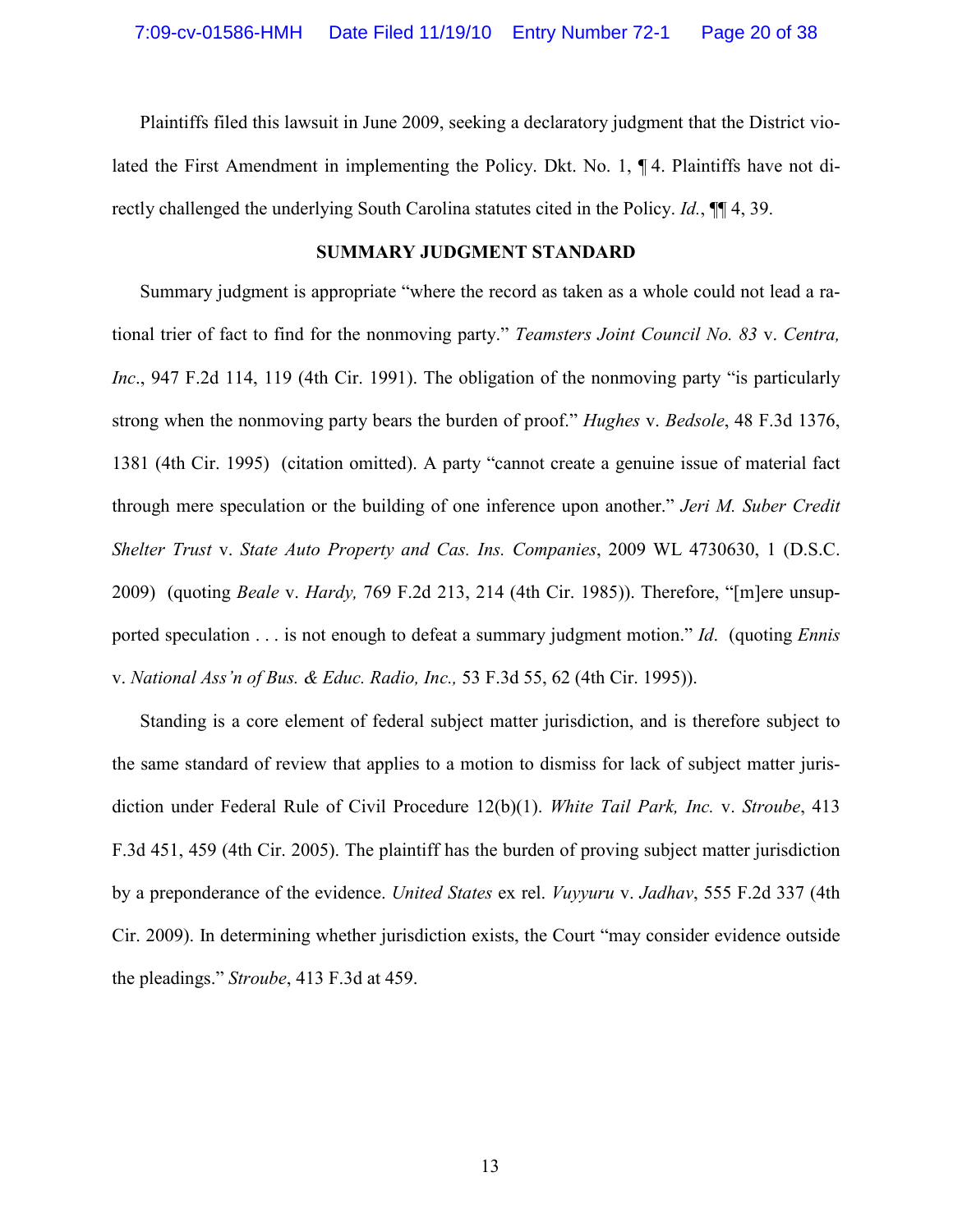#### **ARGUMENT**

# **I. The Court lacks subject matter jurisdiction because Plaintiffs have failed to show they have standing.**

## **A. FFRF has no standing because no member was a parent of a Spartanburg High School student when the Complaint was filed.**

As an initial matter, FFRF is not a proper plaintiff because Plaintiffs have failed to show that any FFRF member had standing when the original complaint was filed.<sup>15</sup> The Court previously found otherwise based on based on Plaintiffs' representation that a parent plaintiff was a FFRF member,<sup>16</sup> but Plaintiffs have since admitted that this was not the case when the Complaint was filed. Ex. B-7 at Nos. 22-25. Plaintiffs apparently scrambled after the District brought this omission to light (Dkt. 19 at 21) and Plaintiff Tillett registered as a member ten days later, on September 10, 2009. Ex. B-26 (Tillett v.2 dep.) 6:2-8; Ex. B-33.

Plaintiffs' *post hoc* attempt to patch up their Complaint to create standing cannot be successful, because "[w]hether a plaintiff has standing is determined by considering the relevant facts as they existed at the time the action was commenced." *Republic Bank & Trust Co*. v. *Kucan*, 245 Fed. Appx. 308, 310 (4th Cir. 2007) (unpub.) (attached as Ex. D.), citing *Friends of the Earth, Inc*. v. *Laidlaw Envtl. Servs*., 528 U.S. 167, 180 (2000).

## **B. The individual Plaintiffs have no standing because they have failed to show that they came into "unwelcome direct contact" with the District's Policy.**

The individual plaintiffs have no standing because they have failed to show that they have suffered "unwelcome direct contact" with the Policy, or that they have been "directly affected"

 $\overline{a}$ 

 $15$  The Court has already held that FFRF does not have standing on its own behalf as it has not alleged that it has suffered a concrete injury. Dkt. 39, Order Dec. 17, 2009, at 8 n.2. Plaintiffs have given up taxpayer standing. Ex. B-23 at Resp. to RPD No. 9.

<sup>16</sup> Dkt. 39 at 8.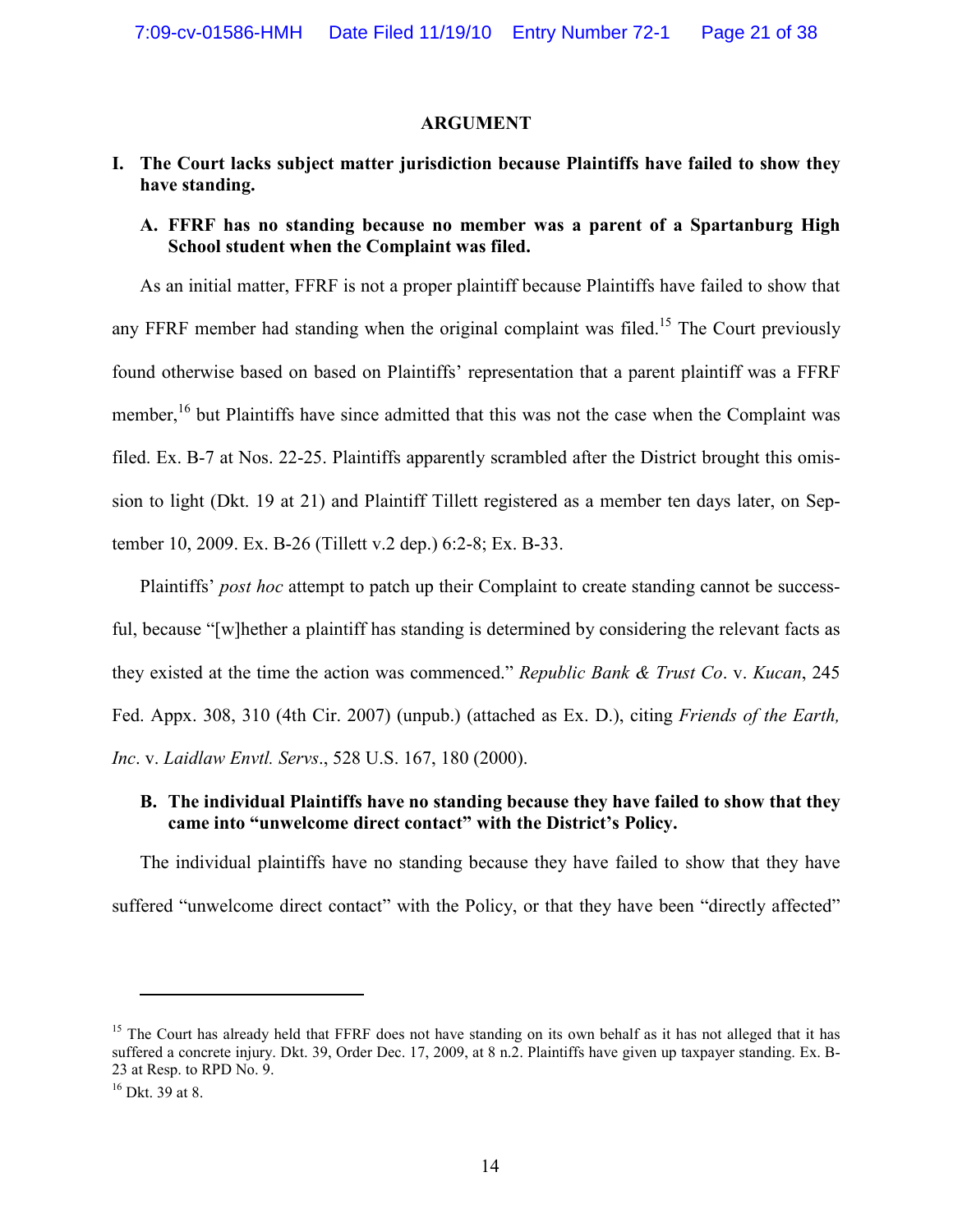by the Policy in any way.<sup>17</sup> Lacking any direct exposure to the District's Policy, Plaintiffs' claimed injury is reduced to the mere "psychological consequence presumably produced by observation," however indirect and attenuated, "of conduct with which one disagrees," which "is not an injury sufficient to confer standing under Art. III." *Suhre* v. *Haywood County*, 131 F.3d 1083, 1086 (4th Cir. 1997) (quoting *Valley Forge Christian Coll.* v. *Ams. United for Separation of Church and State, Inc.*, 454 U.S. 464, 485 (1982)). Indeed, it makes little sense to speak of "offensive contact" with a written government policy, as opposed to, say, a Christmas display or a roadside cross.

The Supreme Court has *never* allowed standing *simply* based on the existence of a law that allegedly conveys an impermissible message of endorsement. For example, in *Newdow* v. *Lefevre*, 598 F.3d 638 (9th Cir. 2010), the court held that the atheist plaintiff had standing to challenge the law requiring the Mint to place "In God We Trust" on coins, but lacked standing to challenge law merely recognizing "In God We Trust" as the national motto: "Although Newdow alleges the national motto turns Atheists into political outsiders and inflicts a stigmatic injury upon them, an 'abstract stigmatic injury' resulting from such outsider status is insufficient to confer standing.") *Id.* at 642-43 (quoting *Allen* v. *Wright*, 468 U.S. 737, 755-56 (1984)). Similarly, in *Doe* v. *Tangipahoa Parish Sch. Bd.*, 494 F.3d 494 (5th Cir. 2007) (en banc), the court held that minor students and their parent lacked standing to bring an Establishment Clause challenge to religious invocations at school board meetings, because standing in similar cases "has not previously been based *solely* on injury arising from *mere abstract knowledge* that invocations were said. The question is whether there is proof in the record that Doe or his sons were

<sup>17</sup> *Suhre* v. *Haywood County*, 131 F.3d 1083, 1086 (4th Cir. 1997); Dkt. 30 at 8; Dkt. 39 at 7.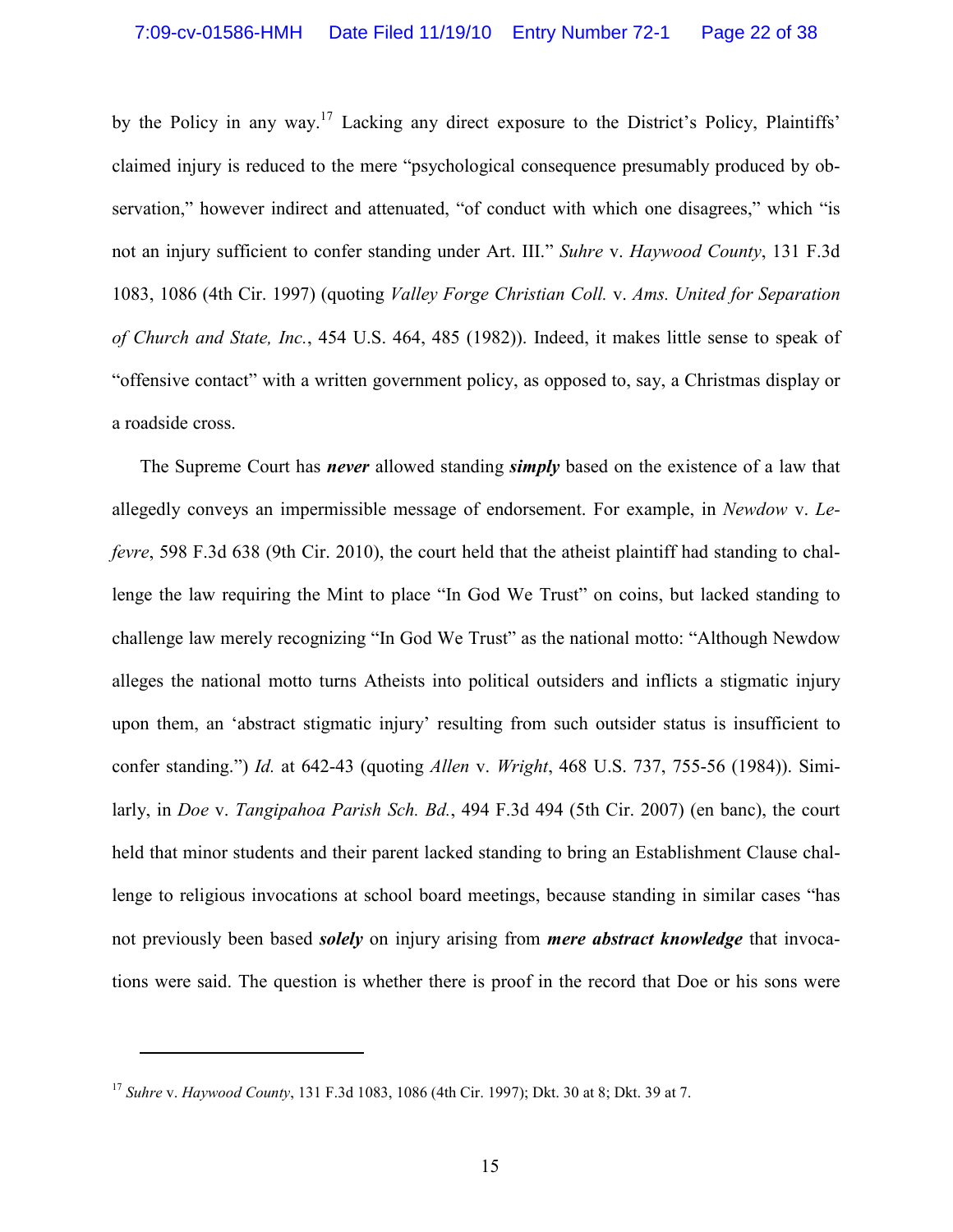*exposed to*, and may thus claim to have been injured by, invocations given . . . ." *Id.* at 497 (emphasis added).

Plaintiffs have failed to identify any instance where either Melissa Moss or Tillett's minor child "[came] into offensive contact with the implementation of the Policy." Ex. B-23 (Ps' Am and Supp. Resp.) pp. 15–20. Melissa Moss's only *indirect* contact with the District's Policy was when: (1) her family received the letter from SCBEST in February  $2007$ ,<sup>18</sup> and (2) she once briefly looked over a friend's syllabus from the SCBEST class out of curiosity. Ex. B-8 (Melissa Moss dep.) 27:17-29:24, 34:14-21. Tillett's minor child lacks even this "contact" and did not even know of the Policy until Tillett told her child about it shortly before filing the lawsuit. Ex. B-25 (Tillett v.1 dep.) 23:16-18. To the extent that this can be called an "injury," it is one Tillett inflicted on her own child. Moreover, Plaintiffs now concede that neither student suffered any academic disadvantage because of the Policy.<sup>19</sup>

Robert Moss and his family first learned about the Policy when they received a letter in the mail from SCBEST. But Tillett only learned of the Policy because she was friends with the Mosses, and even that conversation came "late in the process." Ex. B-25 (Tillett v.1 dep.) 11:2. The Complaint falsely alleges that Tillett was damaged by the SCBEST letter, when in fact she did not receive the letter and did not even read it through until Robert Moss's deposition, more than a year after the Complaint was filed. Dtk. 57 ¶ 11; Ex. B-25 (Tillett v.1 dep.) 29:2-4. Be-

<u>.</u>

<sup>&</sup>lt;sup>18</sup> Melissa Moss concedes that she does not know whether her feelings about the SCBEST letter can be properly attributed to the District, as she has no knowledge as to whether the District read or approved the letter before it was sent. Ex. B-8 (Melissa Moss dep.) 15:9-12. *See supra* at 7 demonstrating that Plaintiffs Tillett and Bob Moss concede that the letter is not attributable to the District.

<sup>&</sup>lt;sup>19</sup> Ex. B-32. See also Ex. B-26 (Tillett v.2 dep.) 87:25–88:3; Ex. B-27 (Tillett v.3 dep.) dep. ex. 196; Ex. B-8 (Melissa Moss dep.) 67:14-23, dep. ex. 197; contra Dkt. 57 ¶ 11.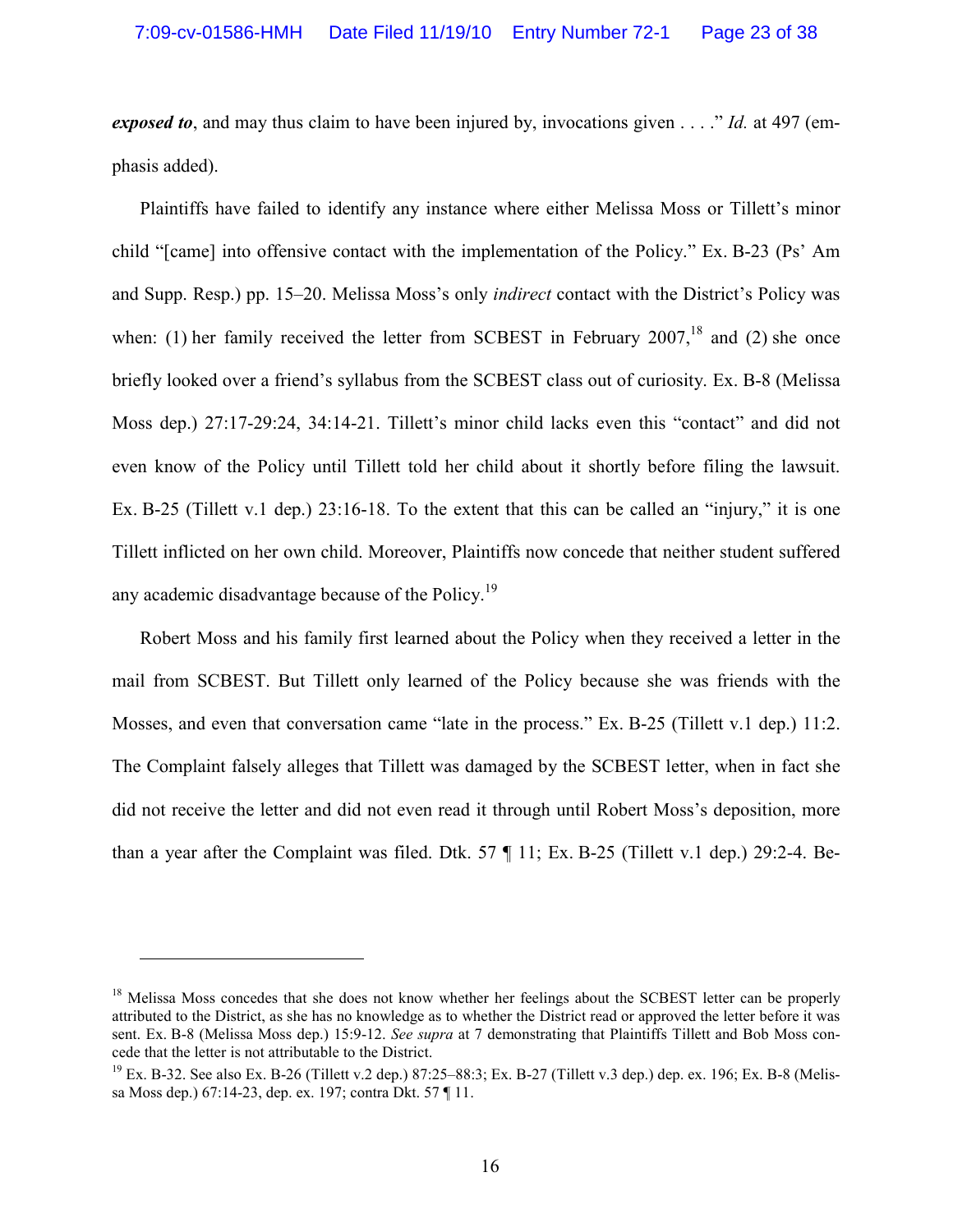cause Plaintiffs have failed, after extensive discovery, to meet their burden of establishing basic facts essential to their standing, their claims must be dismissed.

# **II. The undisputed summary judgment evidence demonstrates that the School District's Policy does not violate the Establishment Clause.**

To avoid summary judgment on the merits of their Establishment Clause claim, Plaintiffs must demonstrate that there is a material fact dispute about one of the three elements of the *Lemon* test: whether the released time policy has a secular purpose, whether it advances religion, or whether it entangles church and state. *Lambeth* v. *Board of Commissioners of Davidson County*, 407 F.3d 266 (4th Cir. 2005). The Fourth Circuit presumes that released time accommodations normally do not run afoul of any of the three parts of the *Lemon* test, *see Smith* v. *Smith,*  523 F.2d 121 (1975) (applying *Zorach* and *Lemon* to uphold released time accommodation).

The released time policy challenged here is no different—no reasonable jury could find that the District violated any of the *Lemon* elements. The nub of Plaintiffs' case is the proposition that assigning Carnegie units with grades for released time instruction renders an otherwise constitutional policy unconstitutional. But the undisputed facts show that nothing the District has done violates the Establishment Clause. The Court cannot overturn the Policy without also disturbing almost sixty years of Establishment Clause jurisprudence, not to mention upending the way public schools accept credits from private religious schools.

# **A. The District's purpose in passing and implementing its Policy has been to accommodate religion, not advance it.**

 Plaintiffs cannot survive summary judgment under the first *Lemon* prong, as no reasonable jury could fail to find that the Policy has a genuine secular purpose. A government fails the purpose element of the Establishment Clause test only if it "acts with the *ostensible* and *predominant* purpose of advancing religion." *ACLU of Ky.* v. *Grayson County, Ky.*, 591 F.3d 837, 844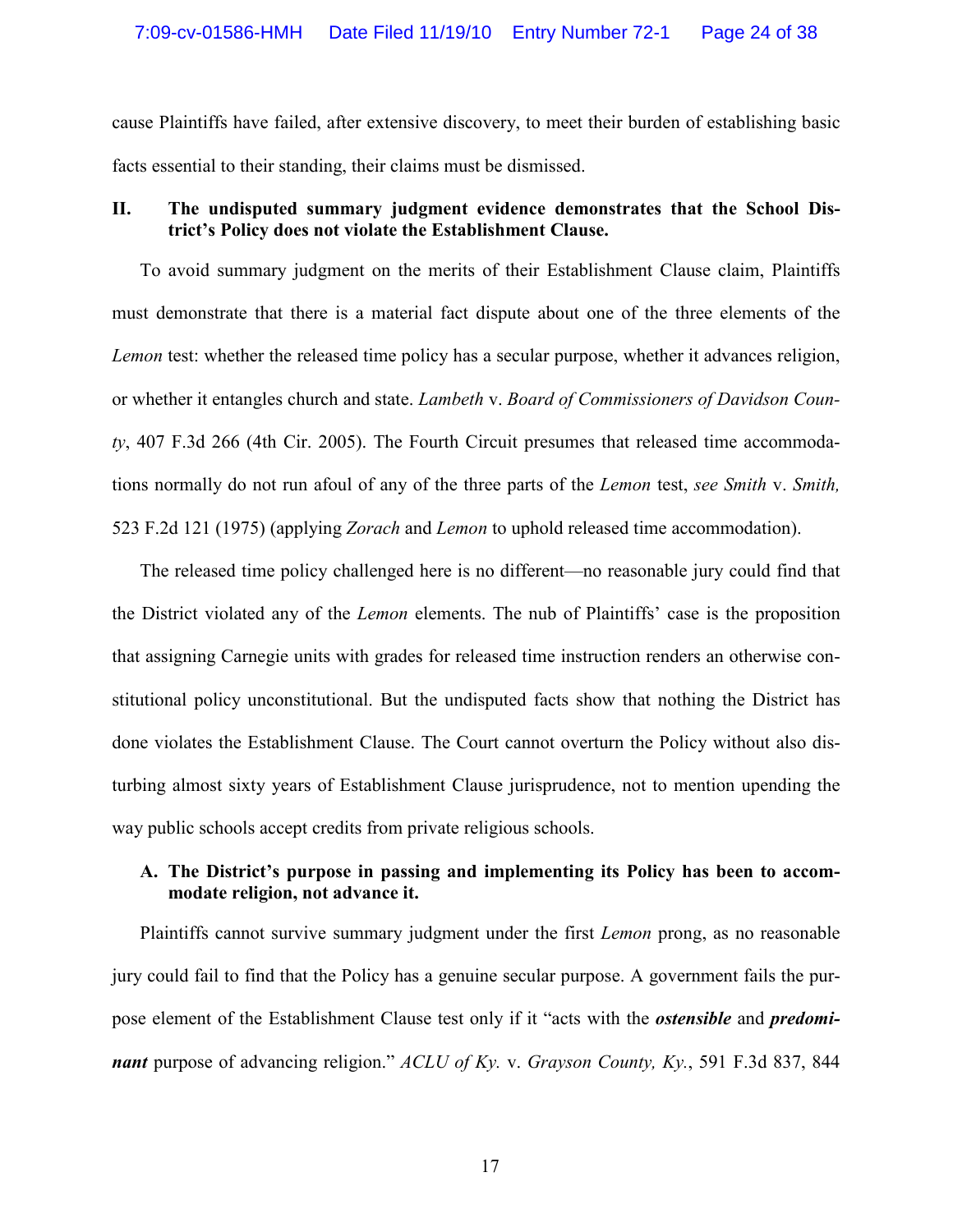(6th Cir. 2010) (quoting *McCreary County, Ky*. v. *ACLU of Ky*., 545 U.S. 844, 860 (2005)) (emphasis added). This is a tall order, especially as courts have held repeatedly that released time policies "aim only to accommodate the wishes of the students' parents," *Smith*, 523 F.2d at 124 (citing *Zorach*), and "the *accommodation* of religion is itself a secular purpose in that it fosters the liberties secured by the Constitution." *Brown* v. *Gilmore*, 258 F.3d 265, 276 (4th Cir. 2001) (emphasis in original). In assessing purpose, courts "act with appropriate deference to the legislature," *id*., and "do not impute an impermissible purpose to advance religion to an elected official merely because he responds to a religiously motivated constituent request," especially where—as here—"*the record is absolutely devoid of any evidence that would suggest that any Board member's vote was religiously motivated.*" *Peck* v. *Upshur County Bd. of Educ.*, 155 F.3d 274, 281 (4th Cir. 1998) (emphasis in original).

When assessing the purpose of released time accommodations, the relevant inquiry is the *purpose of the government,* not the purpose of the religious education provider. Released time instruction may well be wholly religious in nature, but that fact is irrelevant with respect to the government's purpose. Thus the Supreme Court in *Zorach* did not attribute the Catholic schools' purpose to the state. *See Zorach* 343 U.S. at 313 (analogizing released time to absences for religious ceremonies and baptisms). The Fourth Circuit has likewise held that the motivations of third parties are not sufficient to demonstrate a violation of the purpose prong of the *Lemon* test. "We do not impute an impermissible purpose to advance religion to an elected official merely because he responds to a religiously motivated constituent request." *Peck* v. *Upshur County Bd. of Educ.*, 155 F.3d 274, 281 (4th Cir. 1998). Following this reasoning, courts have upheld released time accommodations that focused primarily on the Bible, *Lanner* v. *Wimmer*, 662 F.2d 1349, 1355 (10th Cir. 1981); which were conducted at seminaries, *id*. at 1354-55; or which were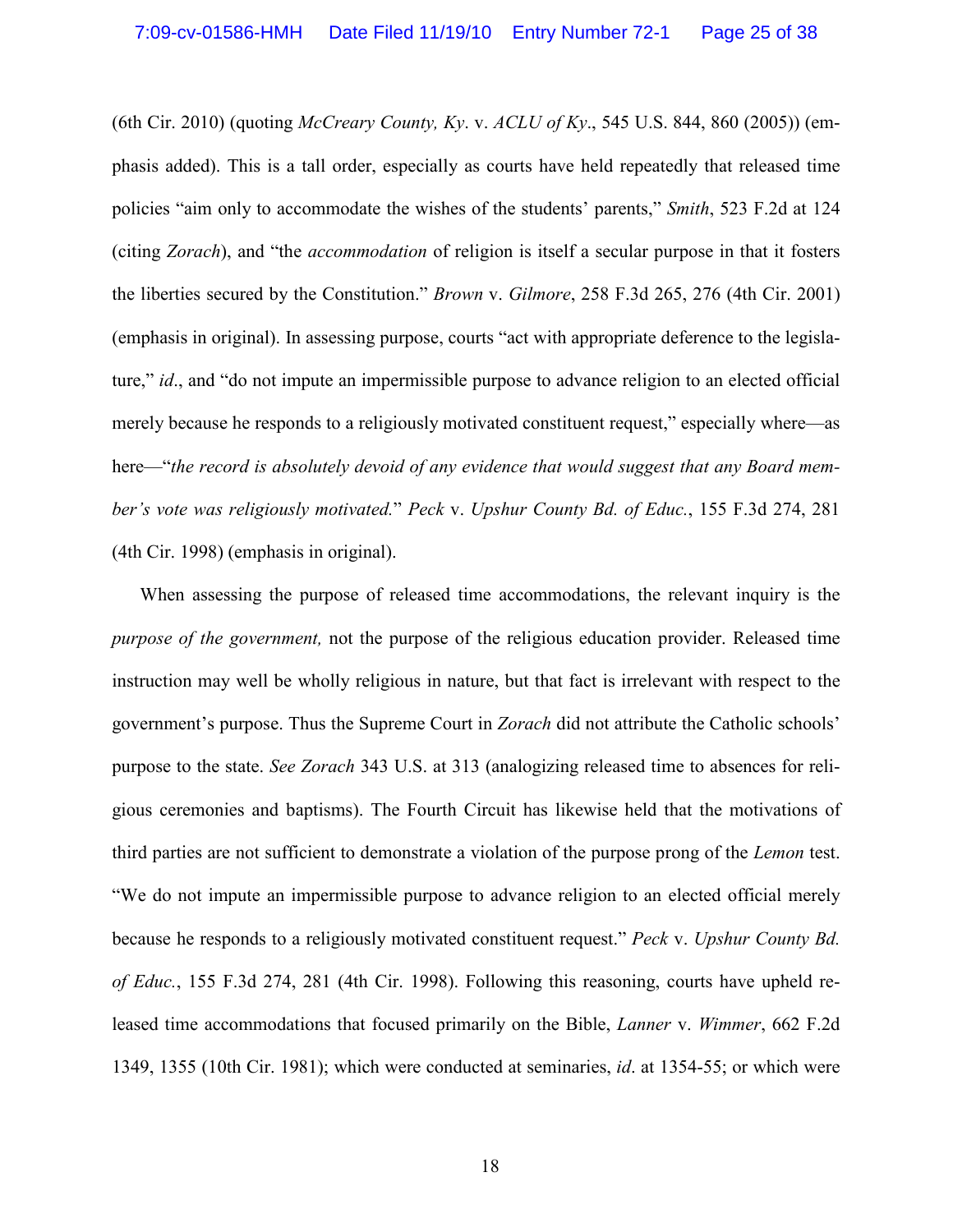frankly evangelical in nature. *See Pierce* v. *Sullivan W. Cent. Sch. Dist.*, 379 F.3d 56, 58 (2d Cir. 2004) (noting that classes were provided by Child Evangelism Fellowship). In such cases, courts appropriately decline invitations from plaintiffs to decide whether something is "too religious," because "[they] would not know where to begin to demarcate the boundary between sectarian and nonsectarian expressions," *Pelphrey* v. *Cobb County, Ga*., 547 F.3d 1263, 1272 (11th Cir. 2008). The relevant inquiry is thus the purpose of the School District, rather than the purposes or content of the providers of released time instruction.

As shown below, the District has testified consistently that it acted with the legitimate purpose of accommodating its citizens' religious exercise, and Plaintiffs have failed to show otherwise. Neither the District's acceptance of transfer grades for released time courses nor the existence of the SCBEST program alters this conclusion.

## **1. The undisputed facts show that the District had the legitimate secular purpose of accommodating the religious exercise of its citizens.**

The District passed and implemented its Policy with the legitimate secular purpose of accommodating the religious exercise of its citizens. This purpose is plainly stated in both South Carolina laws authorizing released time, Dkt.19, p. 23-25; Dkt. 32 p.  $6-8$ ,  $^{20}$  and Plaintiffs admit that this was the District's purpose as well. Dkt. 30, p.19 n.8 ("Defendant has adopted this purpose as its own."). Present and former District officials have testified that this has always been the primary purpose behind their decisions enacting and implementing its Policy. *See supra* at 5- 6. Against this consistent and uncontroverted testimony, Plaintiffs now admit that they do not know why the members of the District's Board of Trustees voted for the Policy, or why the responsible District employees have made the decisions they have in implementing the Policy.

 $\overline{a}$ 

<sup>&</sup>lt;sup>20</sup> Plaintiff Bob Moss stated that he has no reason to doubt that this stated reason was in fact the purpose of the South Carolina General Assembly in enacting the RTCA. Ex. B-6 (Robert Moss dep.) 130:8-23.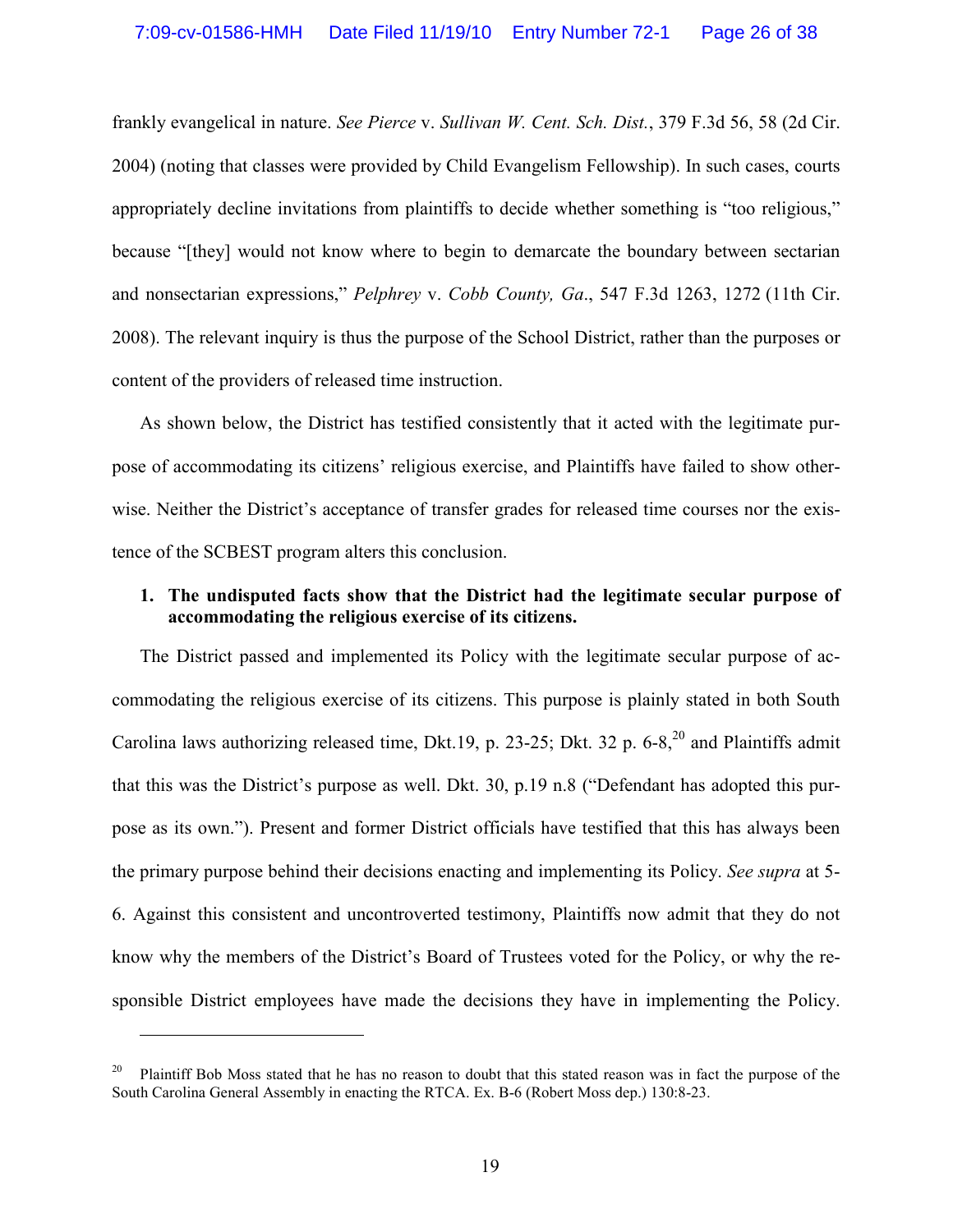Ex. B-6 (Robert Moss dep.) at 80:18-21; Ex. B-8 at (Melissa Moss dep.) 24:20-25:2, 36:21-37:7; Ex. B-25 (Tillett v.1 dep.) at 34:16-18; Ex. B-26 (Tillett v.2 dep.) at 8:24-9:7.

The undisputed facts demonstrate that accommodation was indeed the District's purpose. The Policy does not reflect the District's desire to promote religion, but its largely passive response to other events in the state. Furthermore, the District's purpose was not to promote any one released time provider or religious perspective, but to establish an open-ended Policy that could accommodate any student's request and was thus available to all.

## **a) The District's Policy was a largely passive response to events.**

Like other constitutional released time policies, the District's Policy was a largely passive response to other events in the state and the community. See *Smith*, 523 F.2d at 125 (released time accommodations are "a *largely passive* and administratively wise *response* to . . . parental assertions of the right to 'direct the upbringing and education of children under their control'") (emphasis added) (quoting *Pierce* v. *Society of Sisters*, 268 U.S. 510, 534–35 (1925)); see also *Lanner*, 662 F.2d at 1358 ("[P]ublic school accommodation of religious beliefs through a releasedtime program is a *largely passive response* to parental assertions of the right to 'direct the upbringing and education of children.'" (emphasis added)).

The District adopted its Policy only after South Carolina's Legislature, Governor, Attorney General, and School Board Association approved and recommended that state school boards adopt a policy giving students the opportunity to take released time for elective credit.<sup>21</sup> A change from the prior policy was necessary because South Carolina's credit requirements made it impracticable for students to take a released time course at the high school level. See *supra* at

<sup>21</sup> 2006 S.C. ACTS 322; S.C. CODE ANN. § 59-39-112; 2007 OP. S.C. ATT'Y GEN. (Jan. 29, 2007), *available at* 2007 WL 419400 (Attached as Ex. F); Ex. B-11 at 49-53.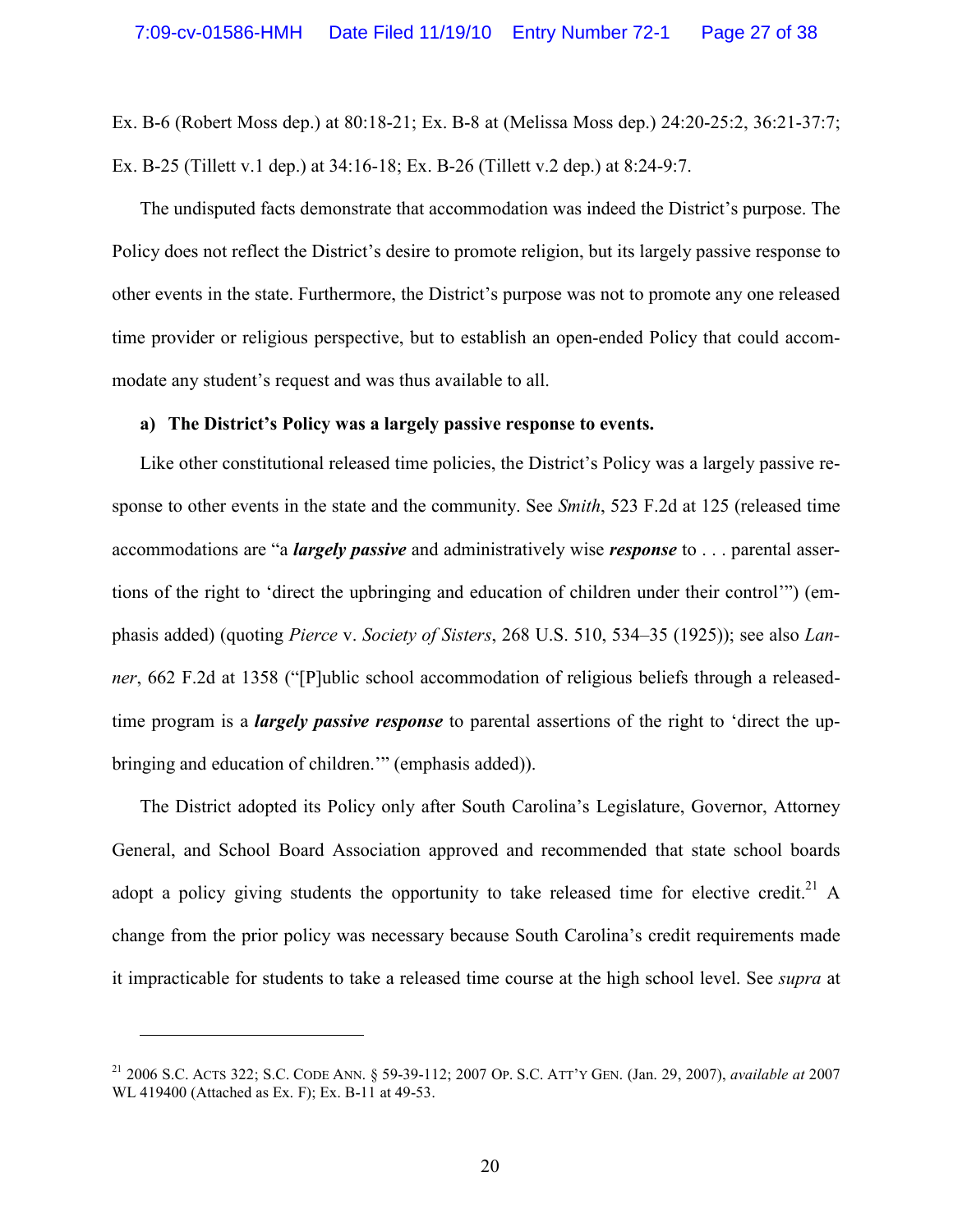2. This prompted both the State's new law and the District's new policy modeled on that law. 2006 S.C. ACTS 322; Dkt. 30 at 19, n.8; Dkt. B-16 (District 30(b)(6) dep.) at 10:21-11:5. The District did not take this issue up on its own, but only in response to citizens who expressed their interest in released time. Ex. B-15 at No. 10. The District's passive response demonstrates that it was not seeking to advance any improper purpose.

## **b) The District's purpose was not to promote any one group, but to establish an openended policy that was available to all.**

The District's purpose was to provide a variety of options, not to promote any one religion or

group.<sup>22</sup> Though Plaintiffs allege that the District from the start intended for its Policy to give

SCBEST a unique platform, the facts show otherwise.

-

The language of the Policy reflects this commitment. As with any other District policy, the

Board drafted this Policy so that it would be easy to implement "across any case that might come

to the District under this Policy." Ex. B-12 (McDaniel dep.) at 27:12-13.

The assumption is when you do a policy is that it isn't for an individual instance, but any instance that would, any family, any group of families that would come to the district with a desire for something like this, we would treat the request in the same way. We would deal with the situation in the same way.

*Id.* at 27:17-24. Furthermore, the Policy is written in the plural, declaring that it will cooperate "with the *various sponsoring groups* of the school district," clearly anticipating that more than one religious organization could offer a course to students under the Policy. Ex. B-13 (Policy).

 $^{22}$  Plaintiffs cannot show that the District had an unconstitutional purpose by arguing that the District knew what the likely effects of its Policy would be. See Ex. B-26 (Tillett v.2 dep.) at 27:21-28:2 ("they knew or had reason to know . . . that the bulk of whatever would be taught would be taught by an evangelical Christian group. I mean . . . they know the community well enough . . . ."; Ex. B-25 (Tillett v.1 dep.) at 19:22-20:15; Ex. B-6 (Robert Moss dep.) at 121:11-14. If school districts may permissibly accommodate their citizens' desire to participate in released time courses, it makes no sense to require that districts be unaware of which citizens have expressed such desire. The Fourth Circuit in *Smith* found the school district had a secular purpose even though a single organization had been the area's only released time provider for forty years. Smith at 122. The Tenth Circuit in *Lanner* found a secular purpose even though the defendant surely foresaw that the "overwhelming use of the program" would be by the L.D.S. seminary next door. *Lanner* at 1354-55. Likewise, "no constitutional significance may be attributed . . . to the religious demographics of the school district." *Pierce*, 379 F.3d 56, 61 (2d Cir. 2004).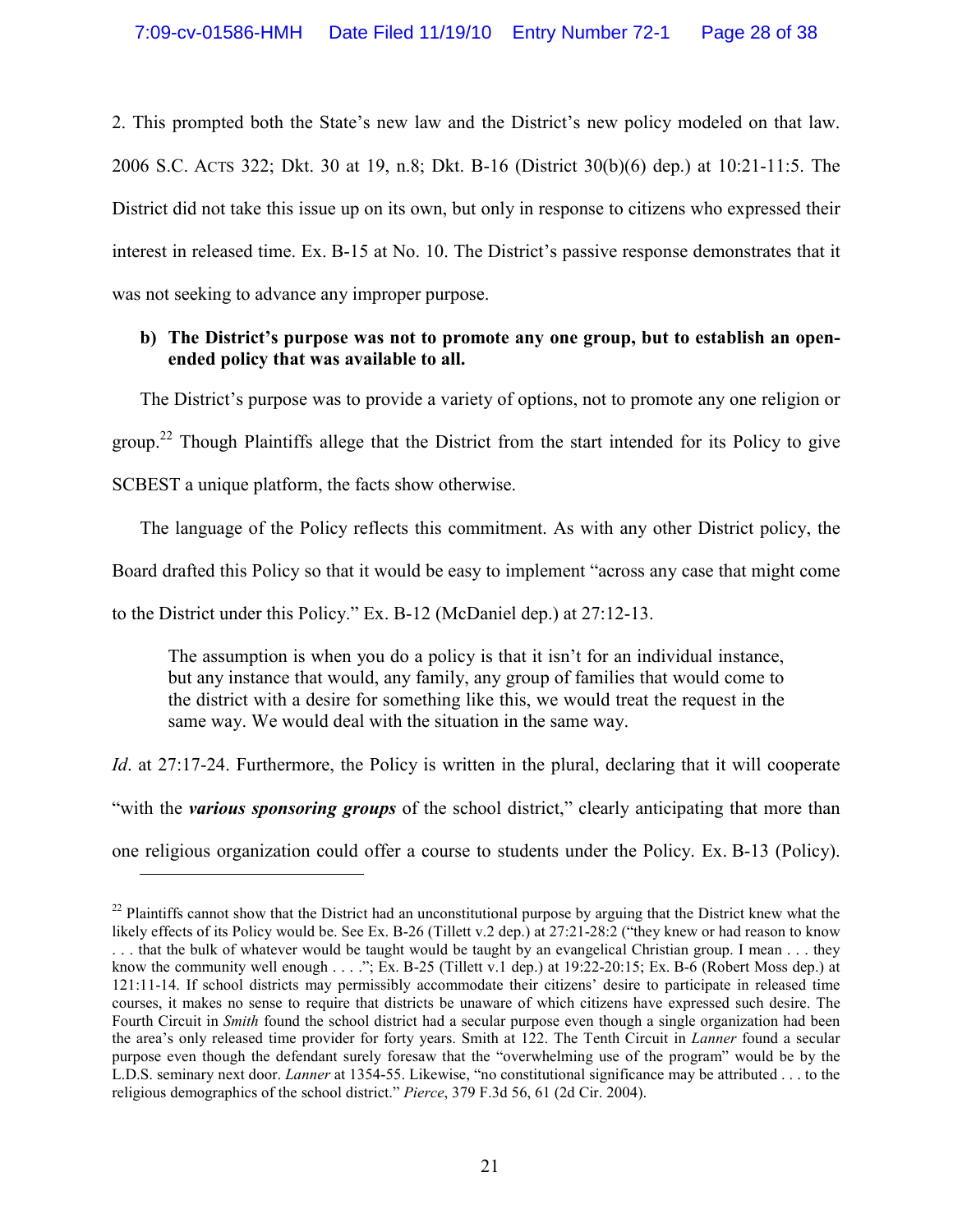And the District told Plaintiffs before they filed suit that it would treat a released time religious instruction course in Judaism or Islam on the same terms. *See supra* at 9.

# **c) The District's careful administration of the policy demonstrates that it has a proper purpose.**

The District's proper purpose is also demonstrated by the manner in which it administers the Policy. The Policy makes clear that released time credits and oversight will be accepted on the same terms as transfers from accredited schools. Ex. B-13. This arm's-length arrangement shows that the School District has no intention of involving itself with the religious aspects of the released time accommodation. *See id.*; Ex. B-12 (McDaniel dep.) at 10:1-10 (District did not want to be "making judgments about the quality of the course, whether it met our criteria. . . . We didn't intend for that to be our job  $\dots$ .")

# **B. The School District's Policy does not have the principal or primary effect of advancing religion.**

Neither can Plaintiffs survive summary judgment under the second prong of the *Lemon* test, as no reasonable jury could conclude that, in implementing its Policy, "the *government itself* has advanced religion through its own activities and influences." *Madison* v. *Riter*, 355 F.3d 310, 318 (4th Cir. 2003) (quoting *Corp. of Presiding Bishop* v. *Amos*, 483 U.S. 327, 337 (1987) (emphasis in original)). Evidence of impermissible advancement "includes 'sponsorship, financial support, and active involvement of the sovereign in religious activity.'" *Id.* (quoting *Walz* v. *Tax Commission,* 397 U.S. 664, 668 (1970)). A government action can also run afoul of the effect prong if "an informed, reasonable observer would view the [Policy] as an endorsement of religion." *Lambeth,* 407 F.3d at 272.

As under *Lemon*'s purpose prong, courts are careful to distinguish between what is attributable to the government from what is properly attributable to third parties. "The incidental ad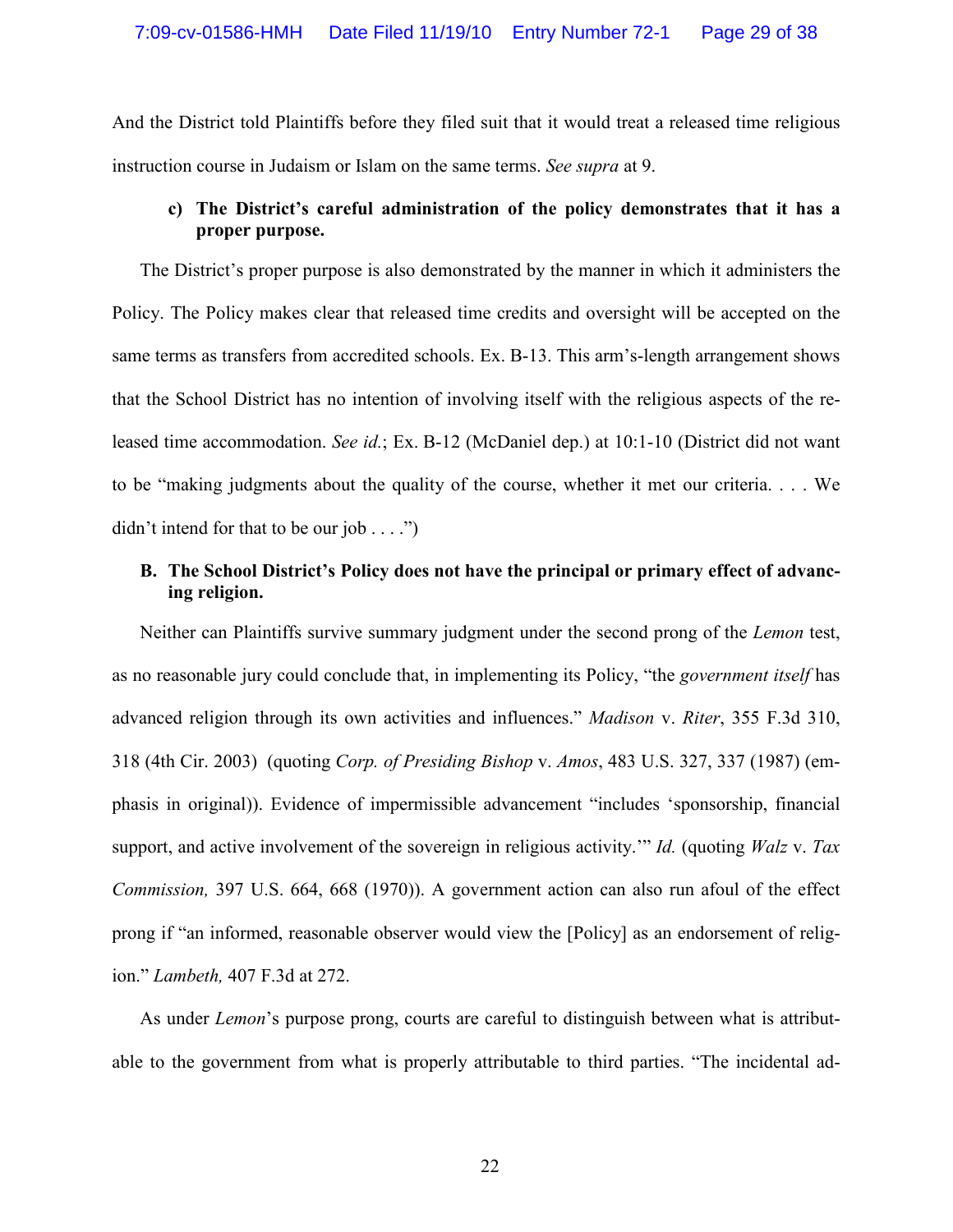vancement of a religious mission, or the perceived endorsement of a religious message, is reasonably attributable to the individual recipient, not to the government . . . ." *Zelman* v*. Simmons-Harris*, 536 U.S. 639, 652 (2002). Likewise, a policy's "effect of simply allowing a religious school to 'better . . . advance [its] purposes' does not rise to a constitutionally prohibited magnitude." *Ehlers-Renzi* v. *Connelly Sch. of the Holy Child, Inc.*, 224 F.3d 283, 291 (4th Cir. 2000) (quoting *Amos,* 483 U.S. at 336).

#### **1. Nothing on the face of the Policy advances religion.**

The Policy itself does not advance religion; it merely accommodates the religious exercise of parents and students within the District. The Policy is open to all who wish to participate in a released time program; it is not limited to a particular provider, denomination, or religion. Ex. B-13. The School District has repeatedly affirmed its willingness to accommodate different faiths through the Policy. *Supra* at 9. Plaintiffs concede that the District passed its Policy for the same reason South Carolina passed the RTCA: to restore "the school districts' ability to accommodate parents' and students' desires to participate in released time programs," Dkt. 30, p.19 n.8, 2006 S.C. ACTS 322. Nothing on the face of the Policy advances or inhibits religion.

#### **2. The District has implemented the Policy without favoritism.**

Just as the District did not pass the Policy with the purpose of promoting any one group, the District has not implemented the Policy in a way that advances religion. The District has not granted any special privileges to students in the released time program; in fact, released time students are at a disadvantage because they may not receive honors or AP credit for their elective course. *See supra* at 11. Moreover, the SCBEST course is academically rigorous (even Plaintiff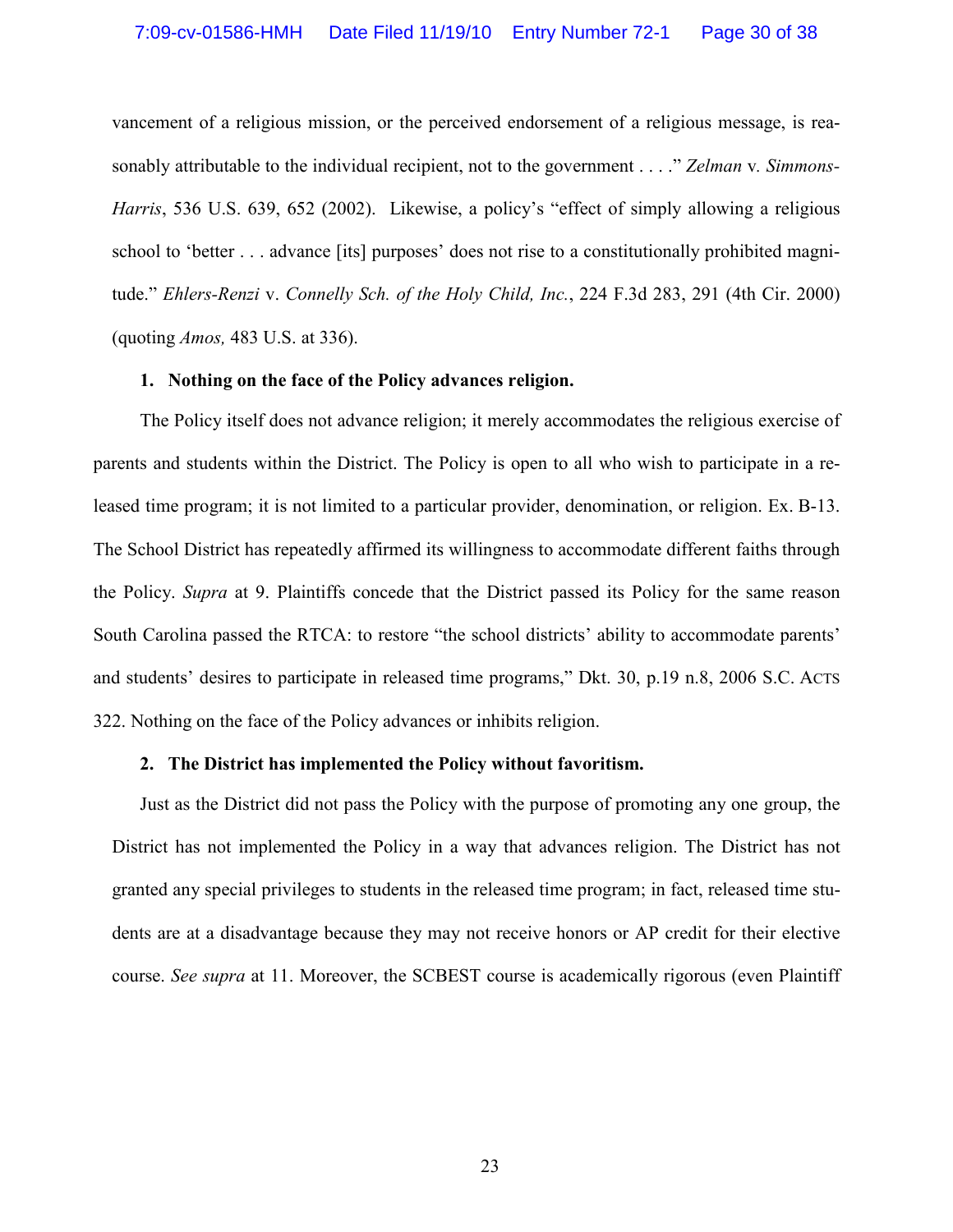Ellen Tillett believes this is true<sup>23</sup>). Many students told SHS guidance counselor John Wolfe that they did not want to take the class because it was too difficult. Ex. B-24 (Wolfe dep.) 52:21-53:7. Two students have failed the class, and SCBEST has given out as many Cs and Ds as it has As (it has given out six of each). Ex. B-29 p.5. The District has not shown any favoritism or created GPA incentives to take the SCBEST class.

The District's approach to implementing its Policy, like the Policy itself, is "student centered." Ex. B-31 (Stevens dep.) 18:11. Its actions implementing its Policy are directed at students and parents, not any particular provider. Ex. B-15 at No. 10. The District does not select or favor released time providers; it merely makes the program available to those who take the initiative to seek it out.<sup>24</sup>

The District has not sponsored religious instruction; released time education takes place outside the school and is provided by instructors with no formal ties to the school. Ex. B-13. It has not provided financial support to religion; no funds are dedicated to the released time program and any staff time dedicated to implementing the Policy is *de minimis*. <sup>25</sup> Ex. B-13.

Moreover, because Plaintiffs cannot show that the District "selected" SCBEST, they also cannot show that the District is guilty of "an unconstitutional denominational preference." Dkt. 30 at 29. Plaintiffs admit that they have no reason to believe that the District would apply different rules to other groups that would seek to offer released time to SHS students. Ex. B-8 (Melissa Moss dep.) at 37:4-12; Ex. B-6 (Robert Moss dep. ) 62:18-63:2; 154:6-16 ("I didn't suggest he's saying that only [SCBEST] could have the opportunity.").

 $23$  Ex. B-26 (Tillett v.2 dep.) 68:6-17.

<sup>&</sup>lt;sup>24</sup> Ex. B-15 at No. 3; Ex. B-14 (Hurst) 31:5-7 ("I don't think the Board has any say . . . about which group may offer [released time] classes.")

 $^{25}$  Plaintiffs appear to concede that the District did not expend public funds to support or sponsor religious activity, (See Dkt. 57 ¶ 13), as they have abandoned their theory of taxpayer standing. Ex. B-23 at Interrog. No. 8.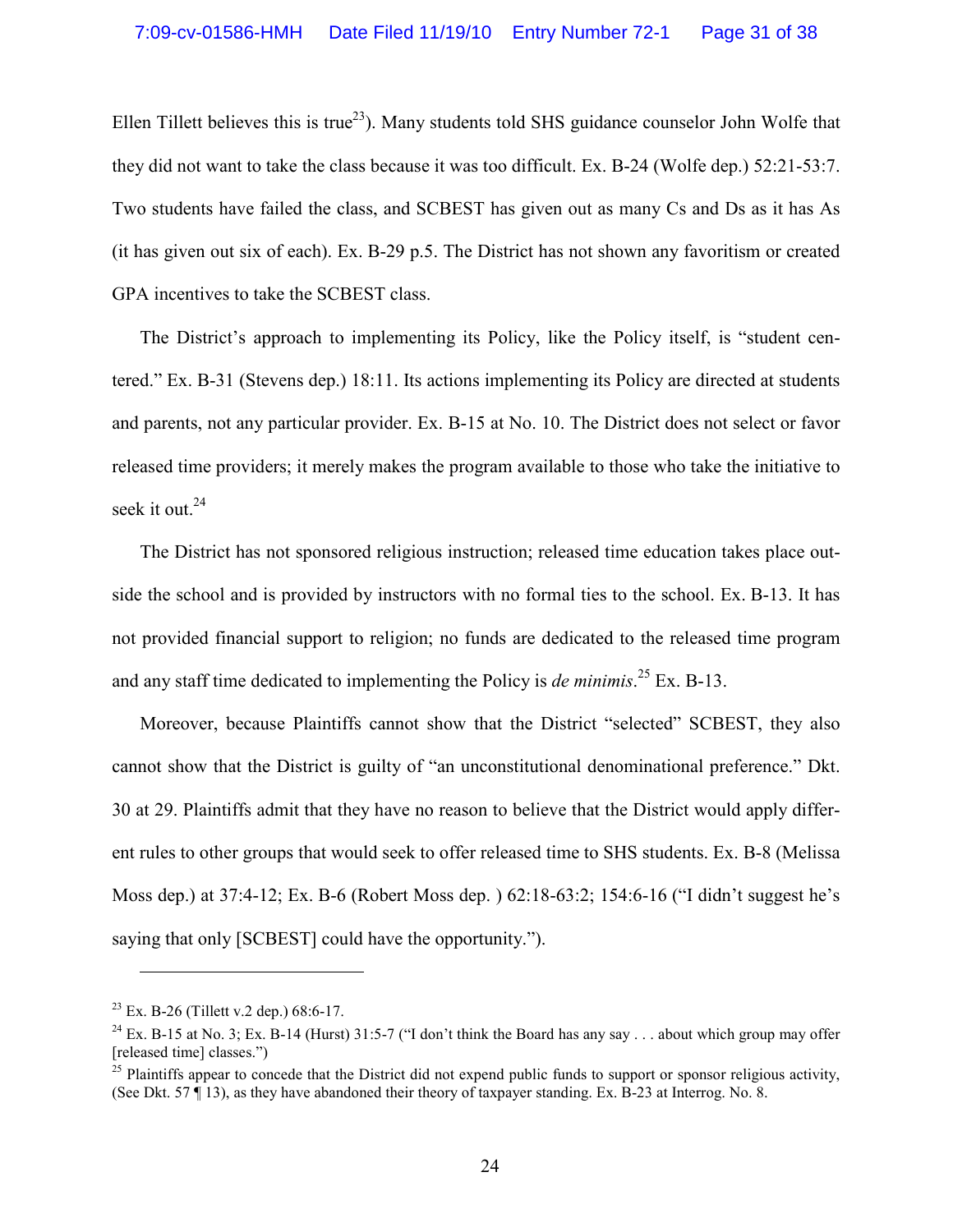The undisputed facts demonstrate that the Policy, both on its face and as applied, is a neutral religious accommodation perfectly in keeping with the Establishment Clause. *See Madison,* 355 F.3d at 317 (citing released time programs as a type of permissible accommodation).

## **3. The Policy does not endorse religion because no reasonable observer could conclude that the District runs SCBEST or has delegated governmental functions to SCBEST.**

Nothing in the Policy or its application suggests that the District has endorsed religion by delegating public school authority to a religious organization. Such delegation occurs where released time classes are conducted on school property. *See Smith,* 523 F.2d at 123–24. No such delegation has occurred here.

The District has worked to ensure that no one can confuse its actions with those of SCBEST, and to prevent any delegation of government authority to SCBEST (or any future released time program provider). Ex. B-12 (McDaniel dep.) 27:10-24. Present and former District representatives testified consistently and clearly that SCBEST's program was not a "public school course," and the District always understood that it was not "offering" the SCBEST course. Ex. B-18 (Tobin dep.) 74:4-11; Ex. B-12 (McDaniel dep.) 10:1-10; Ex. B-16 (District 30(b)(6) dep.) 16:25- 17:2 ("that's their course, those students are off-campus"). SCBEST does not appear in the SHS catalog, and SCBEST grades do not appear on SHS report cards. *See supra* at 10. In every regard, released time courses are treated just as any other off-campus elective.

The District has made it clear that it does not run the SCBEST program; correcting erroneous statements in the initial letter from SCBEST, and allowing SCBEST access to the same fora as other outside organizations. *See supra* at 8, 12.

Nor is the fact that students may receive grades for SCBEST classes relevant. *See* Ex. B-6 (Robert Moss dep.) at 89:9-15; Ex. B-26 (Tillett v.2 dep.) at 54:6-17. This argument, like so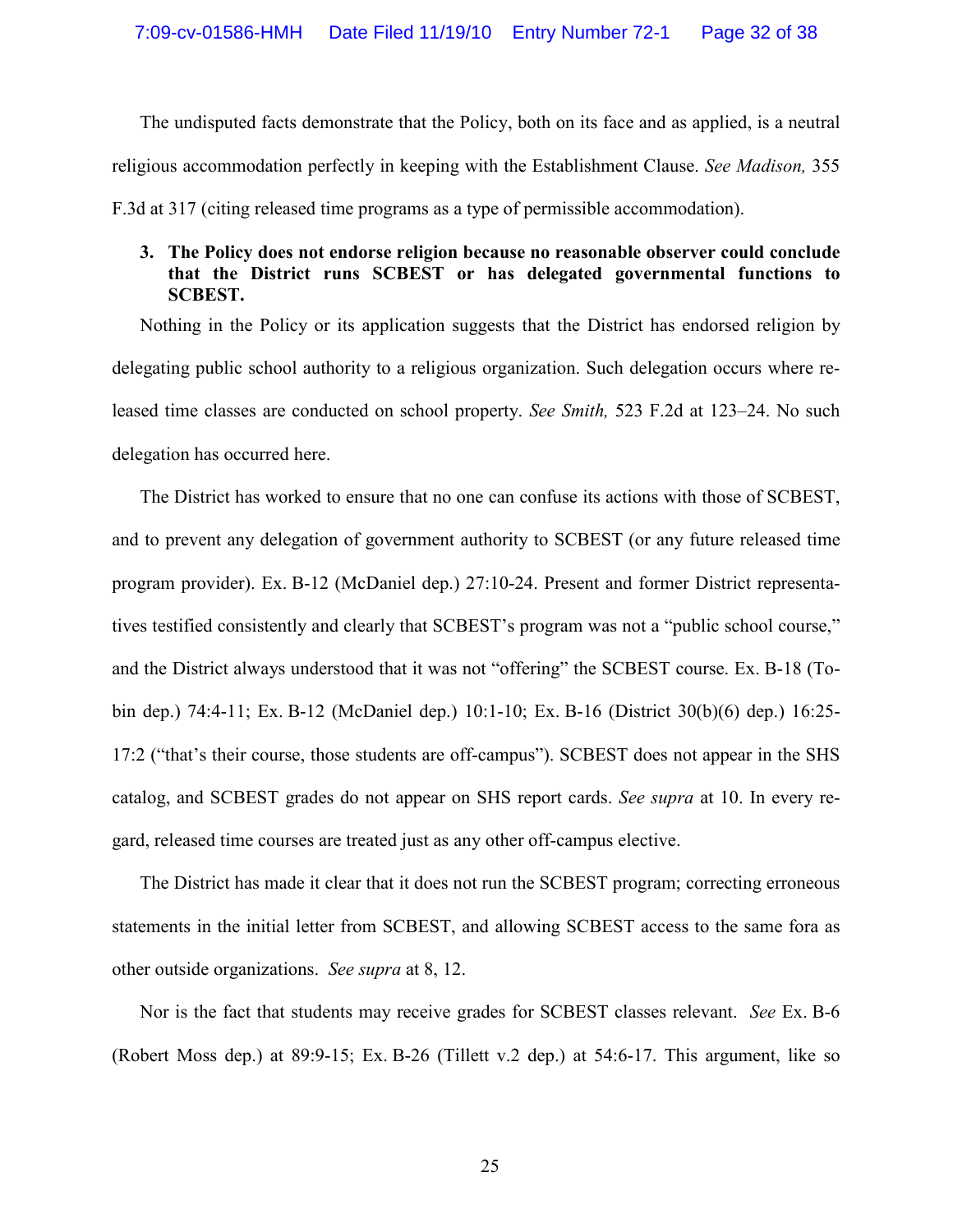many Plaintiffs make, has implications that reach far beyond the facts of this suit. If every course for which students could obtain transfer credit was by definition a public school course then all private school transfer courses would be subject to constitutional scrutiny. This rationale leads to an absurd result. A public school does not "offer" courses that are presented to it on transcripts from accredited private schools, just as it does not "offer" dual credit courses at neighboring colleges (such as the one Melissa Moss took her senior year). Ex. B-24 (Wolfe dep.) at 29:5-17.

The process for accepting transfer credits from Oakbrook is no different than the process for any other private school. It is normal practice for the District to accept the transcripts it receives from Oakbrook and other accredited schools at face value. Ex. B-16 (District 30(b)(6) dep.) at 101:13-102:3 (everything transfers automatically from accredited schools). It would be inappropriate for the District to do what Plaintiffs ask: determine for itself whether an accredited private school meets acceptable pedagogical standards. Ex. B-6 (Robert Moss dep.) at 148:19-149:3; Ex. B-24 (Wolfe dep.) at 55:19-56:32. The District has no discretion to refuse or nullify Carnegie units that have already been awarded by another accredited school. Ex. B-24 (Wolfe dep.) at 48:14-49:14. That is why the District did not question Wofford College's accreditation when Plaintiff Melissa Moss presented a transcript from her dual credit German class. Ex. B-24 (Wolfe dep.) at 48:14-49:14. No court has ever found that a public school "advance[s] religion through its own activities and influences" when it records transfer grades and credits earned at a religious accredited private school. The District has not endorsed religion by preferring religious instruction to other electives, or by delegating its authority to a religious organization.

In short, the undisputed facts do not show any advancement of religion, merely an accommodation of the wishes of students and parents.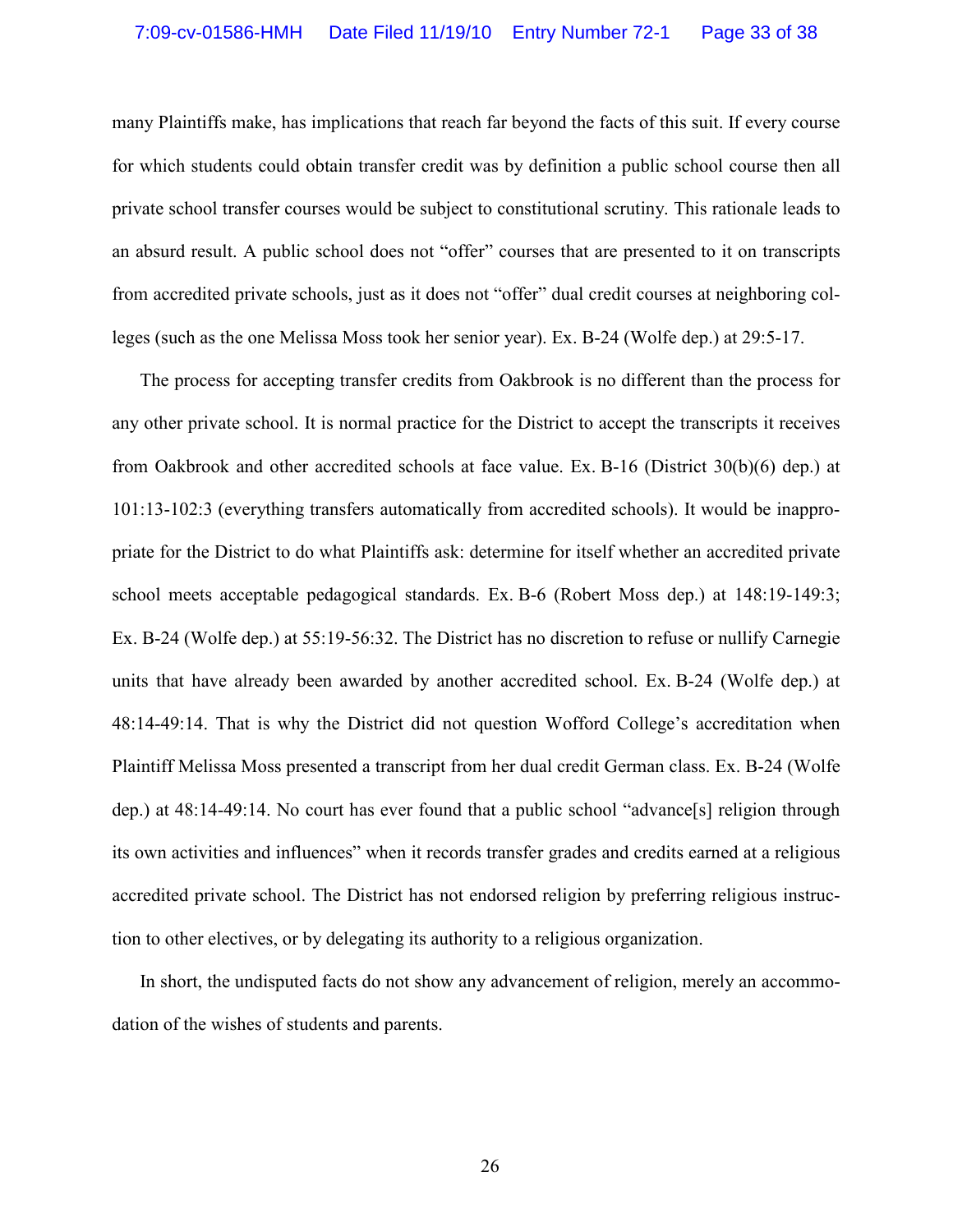## **C. The District has not impermissibly entangled itself with religion.**

Finally, the Policy does not foster excessive entanglement with religion. The entanglement test does not require the government to avoid all contact with religion. To the contrary, the First Amendment sometimes "*requires* the State to recognize and *even interact* with religion." *Ehlers-Renzi*, 224 F.3d at 292 (emphasis added). What government cannot do is "*manage* or *incorporate* the religious arena *itself.*" *Id.* (emphasis added). Only "comprehensive, discriminating, and continuing state surveillance" of religious exercise constitutes impermissible entanglement with religion. *Lemon* v. *Kurtzman*, 403 U.S. 602, 619 (1972); *see also Mueller* v. *Allen*, 463 U.S. 388, 403 (1983) (explaining that such comprehensive surveillance is "necessary [for a challenged action] to run afoul of" *Lemon's* third prong).

In the released time context, "the entanglement exceeds permissible accommodation and begins to offend the establishment clause" only when "the program is structured in such a way as to require state officials to monitor and judge what is religious and what is not religious in a private religious institution." *Lanner*, 662 F.2d at 1361 (citing *Lemon*, 403 U.S. 602).

In this case, the District has come nowhere close to the threshold established by *Lanner*. From the beginning, the District was acutely aware of the entanglement problems that released time for credit could present, and it took careful steps to avoid them. If anything, Plaintiffs' complaint seems to be that the District has failed to be entangled *enough* in the SCBEST course, as they complain that the District has failed to show adequate supervision of SCBEST's grading. Although it is not relevant to the Plaintiffs' Establishment Clause claim, the Court should be reassured that there is ample oversight and accountability through the Oakbrook-SCBEST Agreement.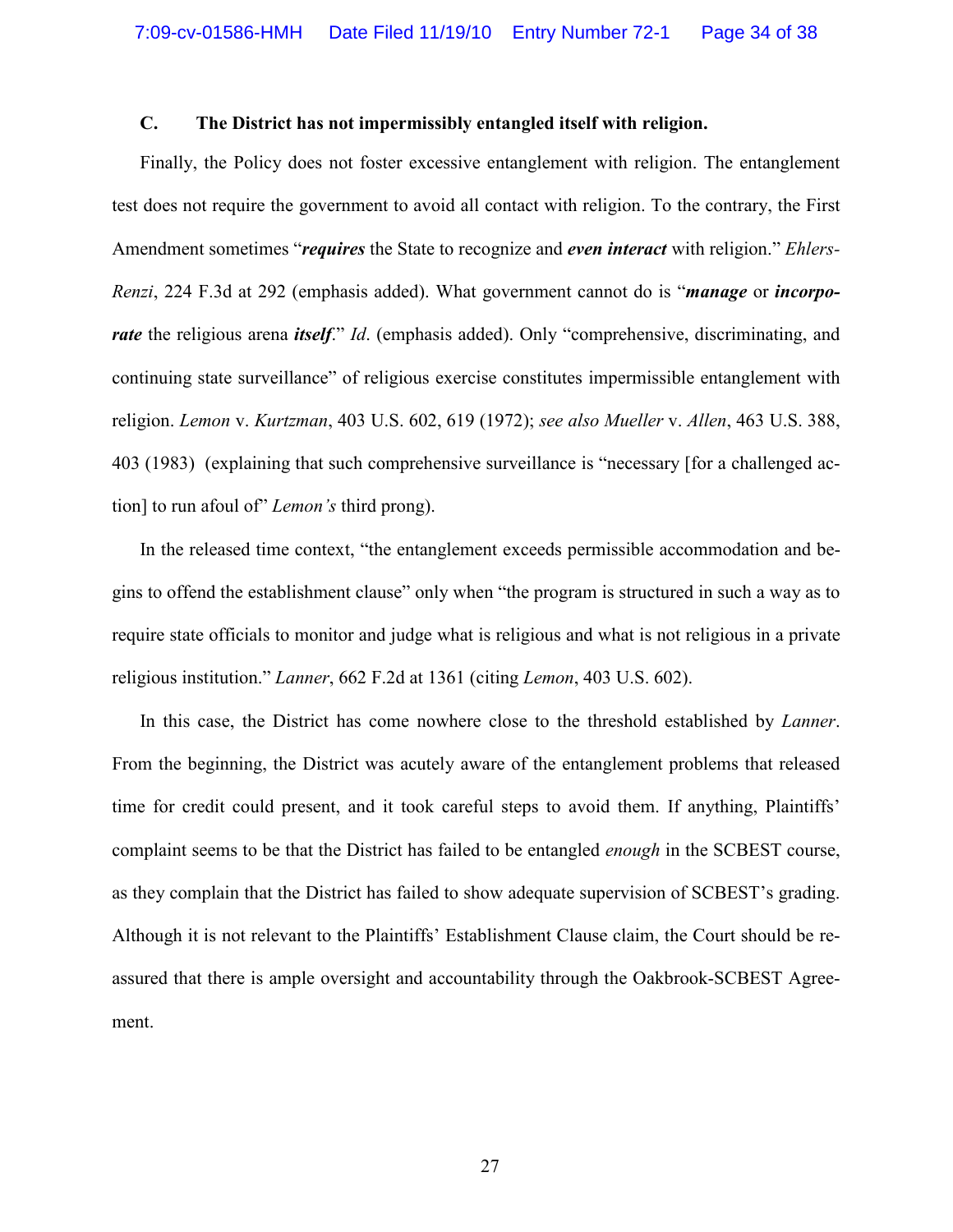The District keeps an arm's-length relationship with released time providers in order to avoid entanglement concerns. Under the RTCA, the District may award elective credit for released time classes in religious instruction only after determining that the course satisfies "purely secular criteria." Dkt. 57 ¶ 18. The RTCA offers a non-exclusive list of such criteria, and also states that the criteria used must be "substantially the same criteria used to evaluate similar classes at established private high schools." *Id*. South Carolina's Transfer Regulations state that credits transferred from an accredited school will be accepted at face value. S.C. CODE ANN. REGS. 43- 273.

The District opted to use the simplest, most objective criteria possible—the same criteria it has long applied to any student wishing to transfer credits into SHS: Does the credit come on a transcript from an accredited school? If so, the District places the credit and the grade on the student's SHS transcript.

It is plainly incorrect to suggest, as Plaintiffs have, that the District grants "important, discretionary governmental powers" to an outside academic institution merely by recording grades awarded by that institution on a public school transcript. Ex. B-26 (Tillett v.2 dep.) at 54:6-17 ("If he graduates from a public school based on credits received from a private school than those — that becomes a governmental function.") Ex. B-6 (Robert Moss dep.) at 147:16-148:9 "The State of South Carolina is putting their stamp of approval on we're letting this child graduate in part because of that credit and that grade.") The District no more grants a "public school academic grade" to SCBEST students than it does any other student who presents the District with a transcript from an accredited school. Released time credits are recorded on District transcripts in precisely the same manner as credits for other off-campus electives (such as Plaintiff Melissa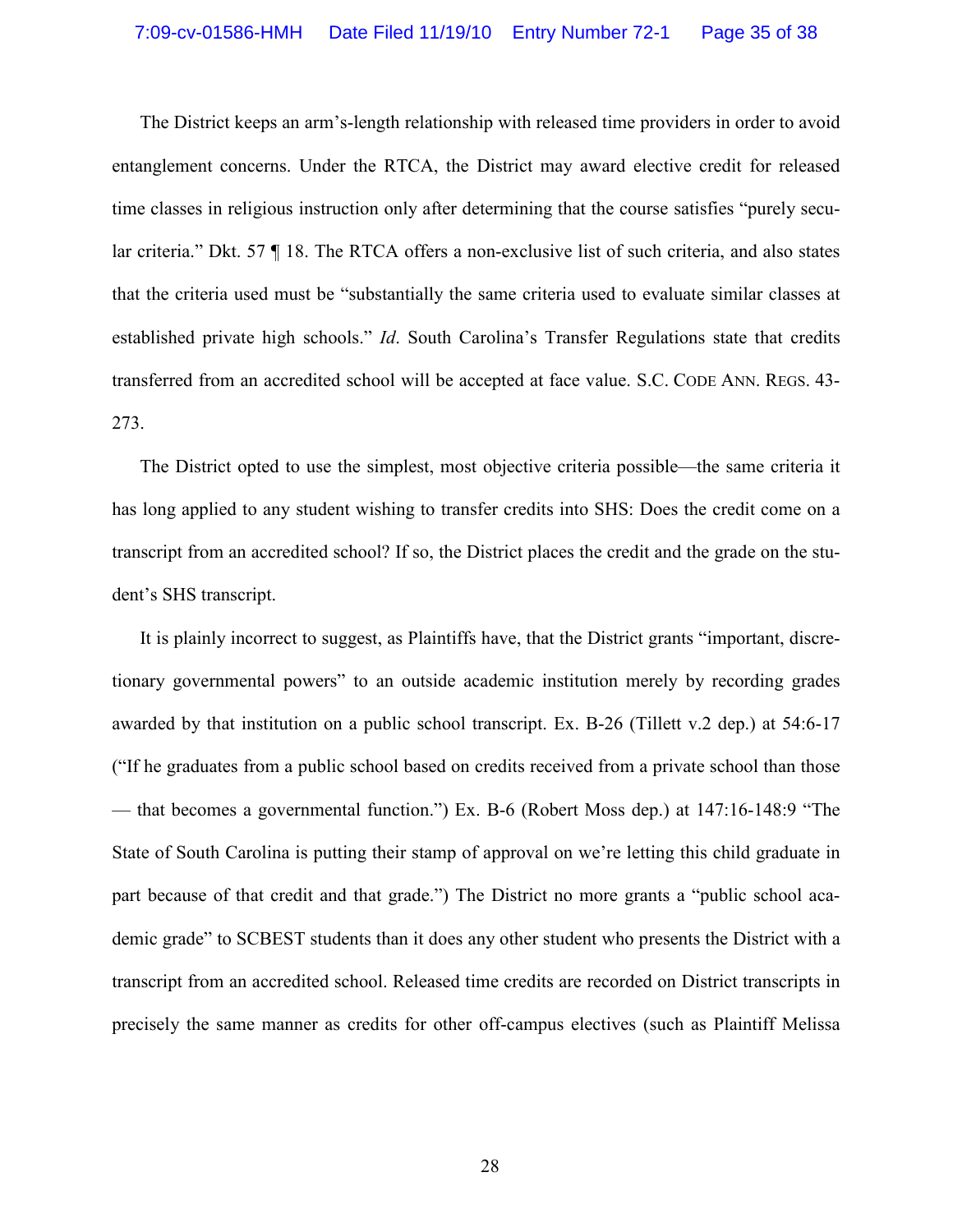Moss's dual credit German course), or courses taken by students prior to transferring into the District.

The oversight provided by the Oakbrook-SCBEST relationship is real and rigorous. As SCBEST's Executive Director told its Board: "We are being held accountable by Oakbrook Preparatory School, and have a responsibility to the school districts, the schools, and to the state to offer an academically legitimate class. This is referring to the high school level. We are not like FCA, youth group, or Wyldlife. The best way to think of our class is a private school class being offered to public school students." Ex. B-10 (SCBEST dep.) at dep. ex. 35. More importantly, Oakbrook understood this and would not have entered into the Agreement if they believed that SCBEST did not meet its own standards. Ex. B-35 (Smith dep.) at 46:24-47:5, 14-23. Under the SCBEST-Oakbrook Agreement, Oakbrook agreed to review and approve SCBEST curriculum and teachers and provide oversight for the released time course. Ex. B-2 (Graves dep.) at dep. ex. 147)*.* Oakbrook considered Drew Martin's academic background (Drew went to Duke University and has three Master's degrees) and the fact that he is an accredited teacher. Ex. B-10 (SCBEST dep.) at 6:11-17, 34:10-17; Ex. B-35 (Smith dep.) at 16:8-10 ("He was the kind of teacher I would love to have had at Oakbrook."), 28:12-22, 48:15-22 ("Drew is kind of a consummate professional, and he takes his role as teacher seriously."). Oakbrook reviewed SCBEST's syllabus and tests and made recommendations, which Drew Martin incorporated. Ex. B-35 (Smith dep.) at 40:24-41:5; Ex. B-36 (Oakbrook dep.) at 19:4-11. Oakbrook found that the SCBEST course "absolutely" met its own standards for a religion course. *Id*. at 39:23, 45:7-13. Oakbrook's oversight exceeds the requirements of the Policy, the RTCA, and SCISA (Oakbrook's accrediting agency). See S.C. CODE ANN. § 59-39-11 § 2(A)(1), Ex. B-13; Ex. B-35 (Smith dep.) at 46:24-47:23 (SCBEST course met SCISA's standards). By permitting the Oakbrook SCBEST arrangement,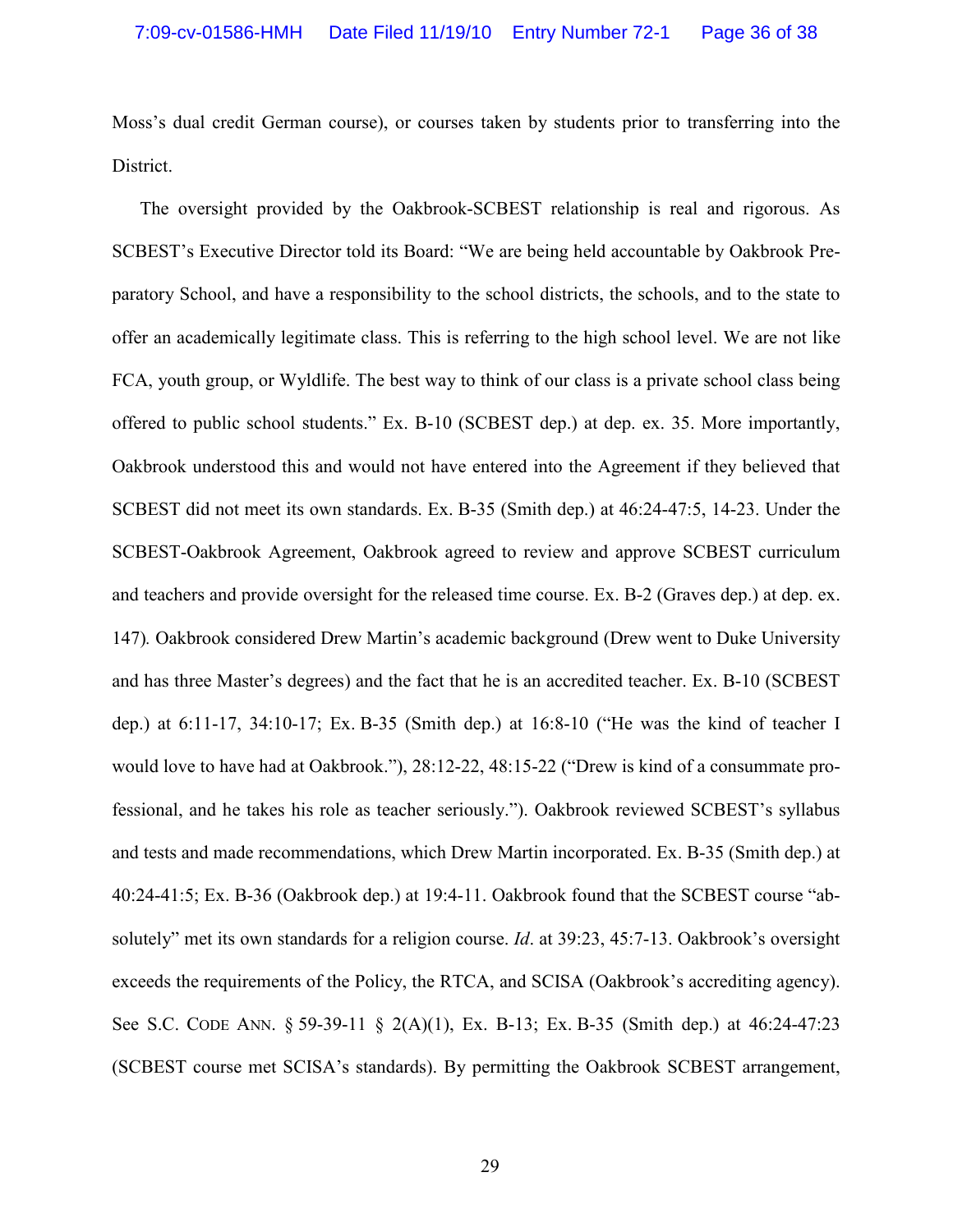the School District has ensured high academic standards while avoiding any entanglement with or review of the substance of the released time course.

Nothing in the monitoring of the released time program creates excessive entanglement. While Oakbrook did record student attendance on the transcripts it sent to SHS, the District never asked Oakbrook or SCBEST to provide such information, and Plaintiffs have not shown that the District ever used it for any purpose.<sup>26</sup> Even if the District did monitor attendance, it would be constitutionally unproblematic. As the Fourth Circuit noted in *Smith*, the school district in *Zorach* received reports of children's released time attendance, but the Supreme Court still held that the district did not use "the force of the public school . . . to promote that instruction." *Smith*, 523 F.2d at 123 (quoting *Zorach*, 343 U.S. at 315); see also Dkt. 19 at 27-28. Noting attendance does not create entanglement where, as in this case, students are able to earn elective credit for released time.

Nothing about the Policy, either on its face or in its implementation, creates excessive entanglement with religion. To the contrary, the undisputed facts show that the School District went out of its way to ensure that no such entanglement occurred.

\* \* \*

As set out above, by implementing the Policy, the District did not have the purpose of advancing religion, is not advancing religion, and is not entangling itself with religion. The Policy therefore passes the *Lemon* test, and the School District is entitled to summary judgment on Plaintiffs' Establishment Clause claims.

<sup>&</sup>lt;sup>26</sup> See Ex. B-16 (District 30(b)(6) dep.) at 95:8-10; Ex. B-2 (Graves dep.) at 63:12-64:1.